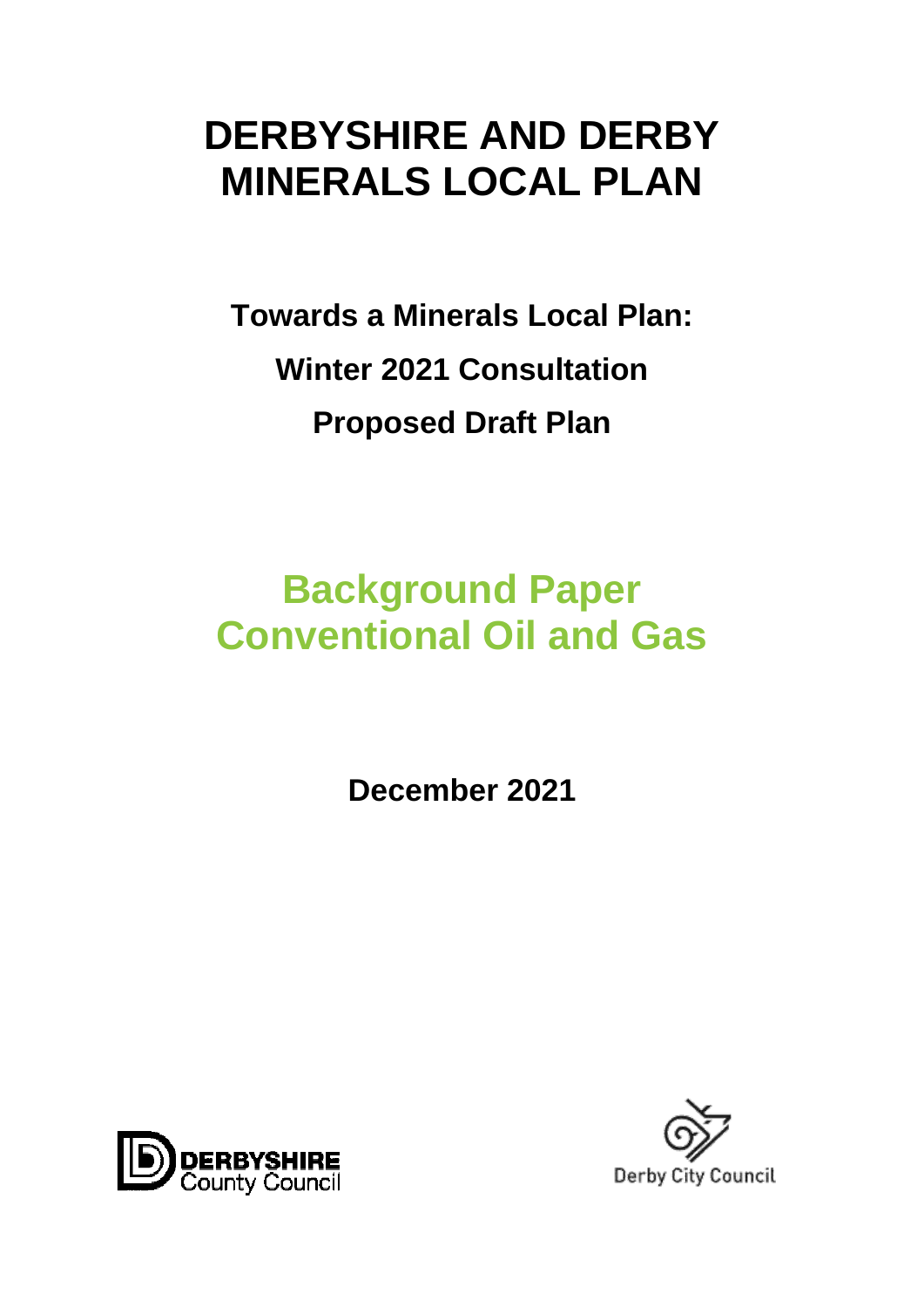## **Contents**

- 1 Introduction and Background
- Geology
- National and Local Policy and Guidance
- Regulatory System
- Licensing of Oil and Gas Exploration and Development
- Exploration, Assessment, Working and Reclamation
- Economic, Social and Environmental Issues
- Production, Consumption and Reserves
- Other Issues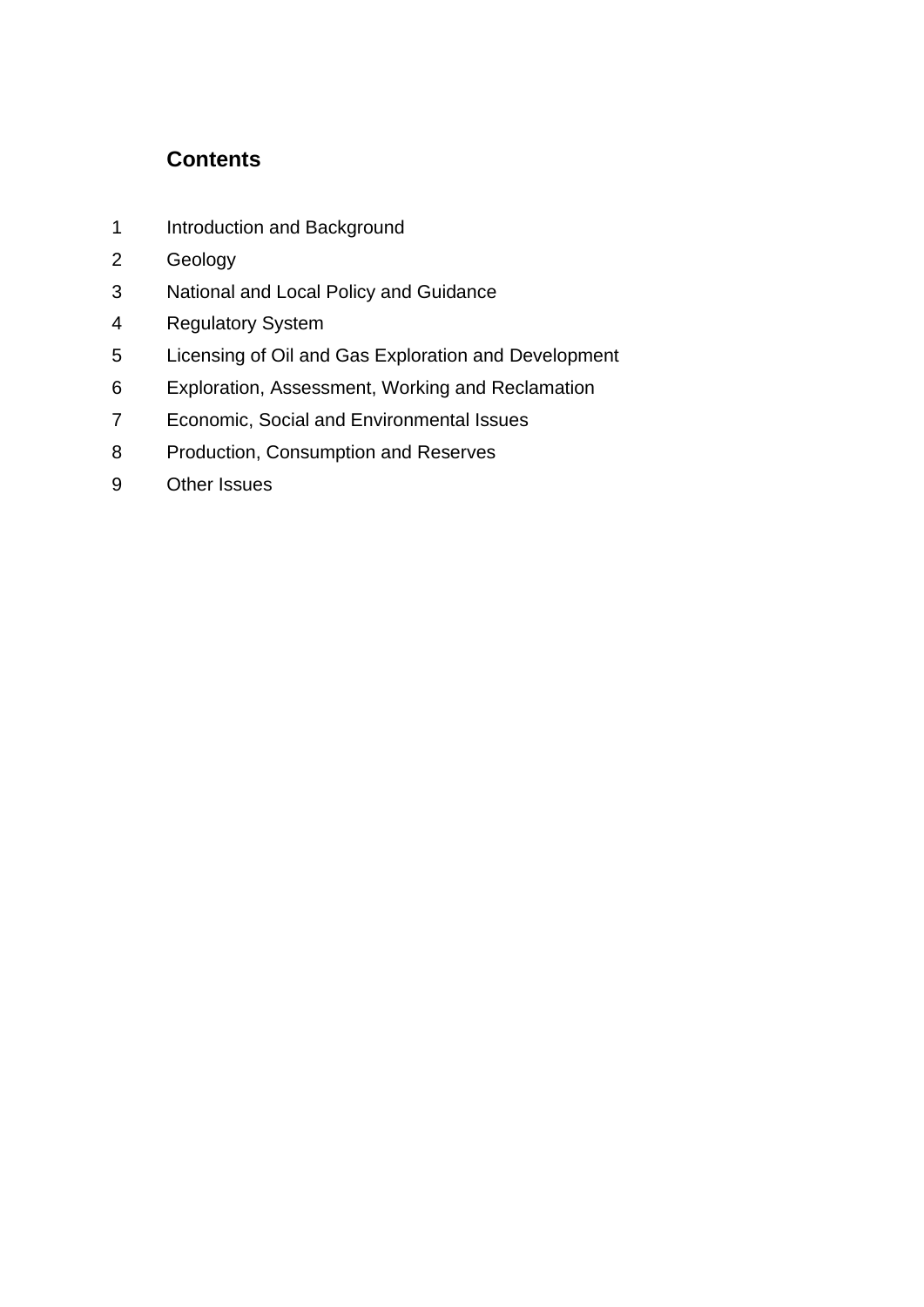## **1 Introduction and Background**

- 1.1 This is one of a series of papers providing background, supporting information to accompany the preparation of the new Minerals Local Plan. The new Plan will include strategies and policies concerning the winning and working of hydrocarbon-based energy minerals. This paper provides information about oil and gas obtained from conventional sources whilst corresponding papers focus on unconventional sources such as gas from coal and shale gas. The production of separate papers reflects the issues that have been raised in previous consultation exercises and the views expressed to the County and City Councils in response to publicity for individual planning applications. Some of the issues and legislative provisions are common to all three forms of hydrocarbon developments and therefore there is some level of duplication in the papers but this is necessary to ensure that each one provides a comprehensive review of the issues for those who read them individually.
- 1.2 Oil and gas (forms of hydrocarbons) are important sources of energy in the UK where they are primarily used as fuel, although some components are also used as a raw material for the petro-chemical industry and in the manufacturing of drugs and plastics. Oil and gas are regarded as minerals and development proposals to extract them from sites in Derbyshire (excluding the Peak District National Park area) are the responsibility of Derby City Council or Derbyshire County Council as each respective Mineral Planning Authority. There are numerous methods of extracting oil and gas and each has different land use planning implications. This paper focuses on the issues involved in extracting oil and gas from conventional sources.

### **Conventional Hydrocarbons**

1.3 Hydrocarbon is a compound of hydrogen and carbon. Hydrocarbons are of great importance as they include minerals such as oil and gas which provide a significant proportion of our energy supplies. They are also used as raw materials for the petro-chemicals industry and in the manufacture of drugs and plastics. The geological conditions where these resources are found, and the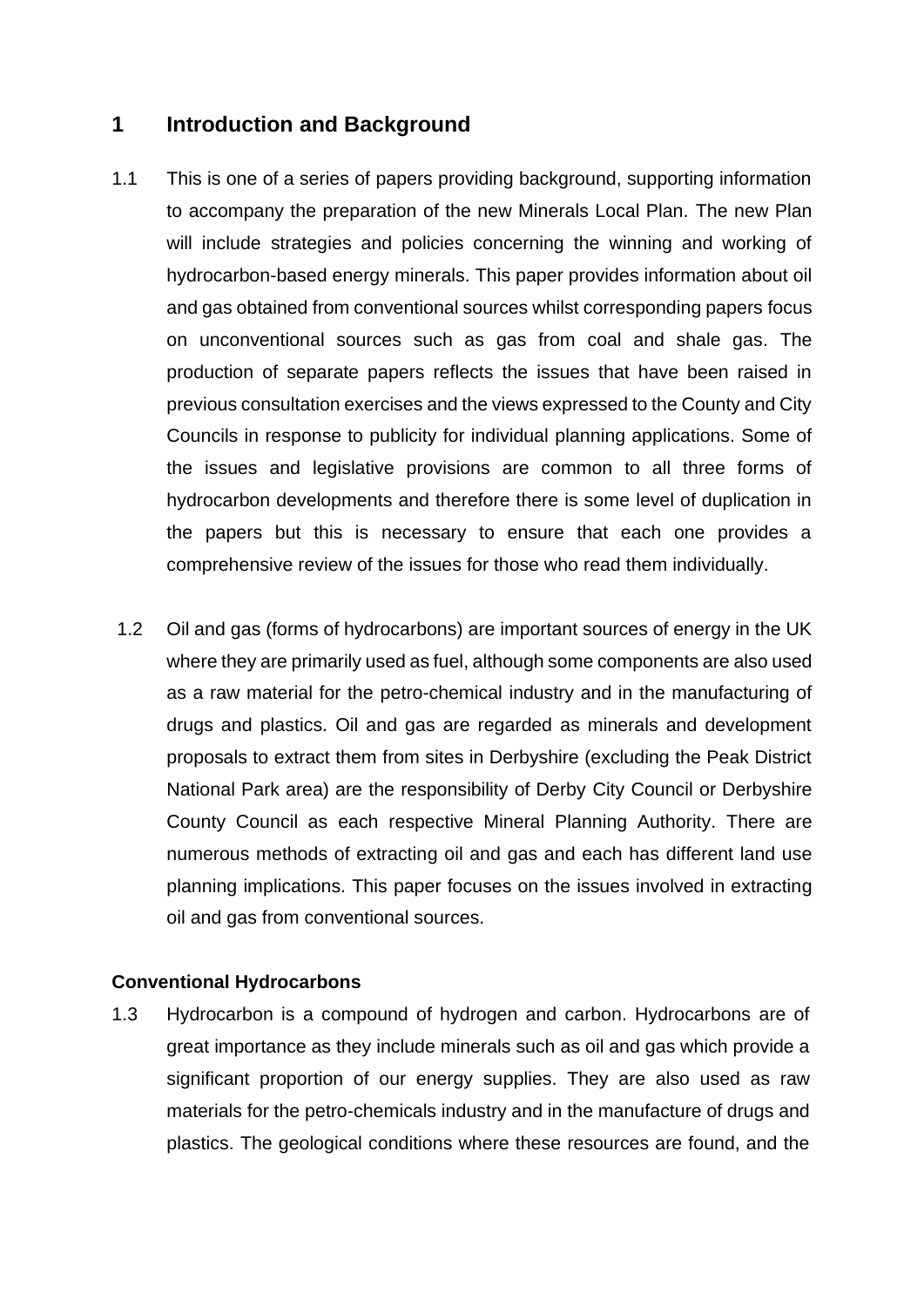methods used to extract them have resulted in two categories of hydrocarbons, conventional and unconventional.

- 1.4 Conventional deposits are contained in porous rocks with interconnected spaces, such as limestone and sandstone. These interconnected spaces give rise to permeability that allows oil or gas to effectively flow through the reservoir to the well. Conventional reserves therefore can usually be exploited by drilling a well, with oil or gas then flowing out under its own pressure, although hydraulic fracturing (commonly referred to as 'fracking') can also be used in certain circumstances. Unconventional oil and gas deposits are contained in impermeable rocks, such as shale or coal deposits. In these cases, the oil or gas cannot easily flow through the reservoir. Further information regarding unconventional hydrocarbons, and the methods used to extract them, can be found in the following papers:
	- *Towards a Minerals Local Plan: Winter 2021/2022 Consultation Proposed Draft Plan Background Paper Gas from Coal*
	- *Towards a Minerals Local Plan: Winter 2021/2022 Consultation Proposed Draft Plan Background Paper Unconventional Gas – Shale Gas*

## **2 Geology**

2.1 Oil and natural gas originate in petroleum source rocks, i.e. sedimentary rocks that were deposited in very quiet water, usually in still swamps on land, in shallow quiet marine bays, or in deep submarine settings. Source rocks are comprised of very small mineral fragments. In between the mineral fragments, are the remains of organic material, usually algae, small wood fragments, or pieces of the soft parts of plants. When these fine-grained sediments are buried by depositions of later, overlying sediments, the increased heat and pressure resulting from the burials turns the soft sediments into hard rock strata. If further burial ensues, then temperatures continue to increase. When temperatures of the organic-rich sedimentary rocks exceed  $120^\circ$  Centigrade, the organic remains within the rocks begin to be 'cooked' and oil and gas are formed from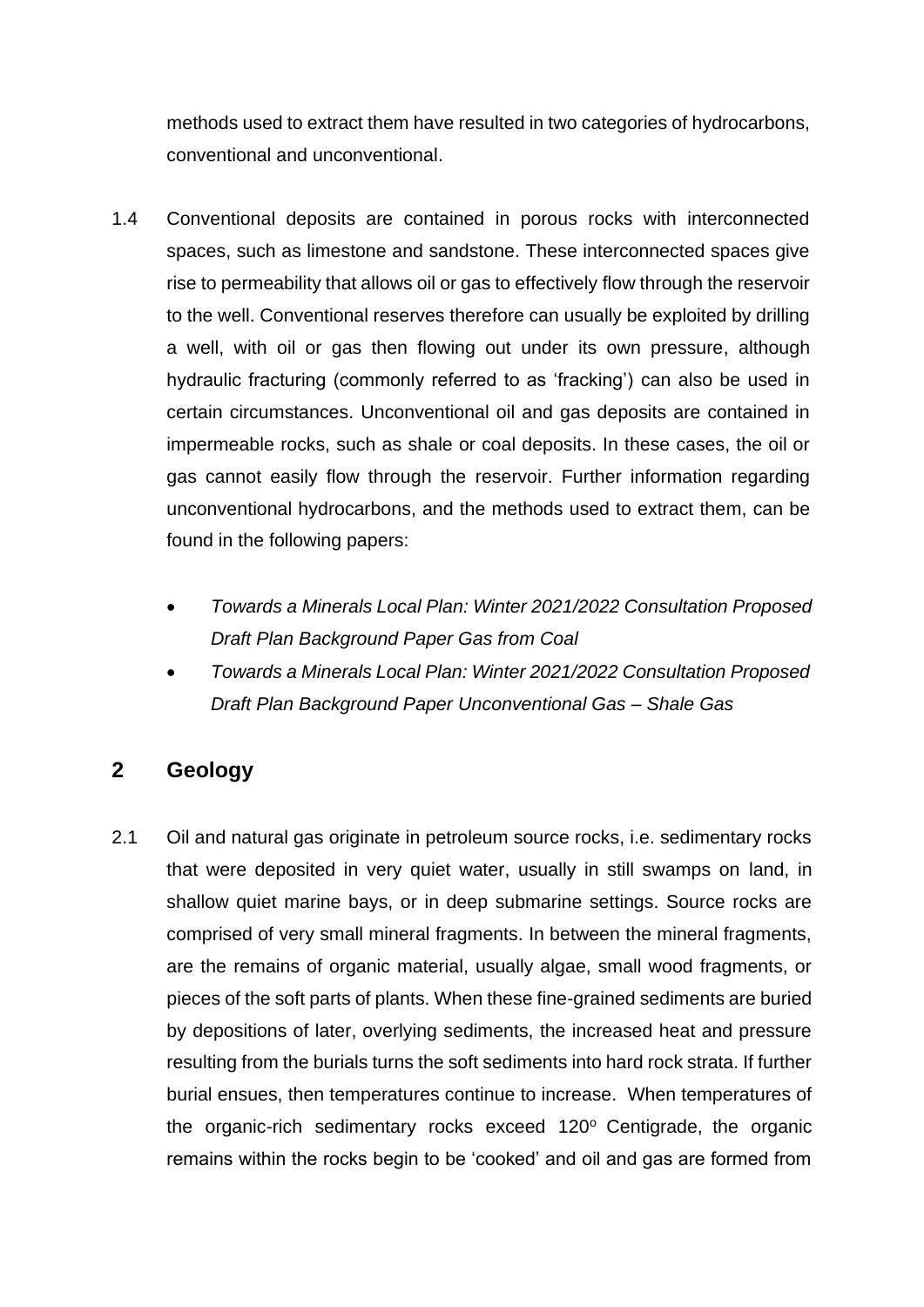the organic remains expelled from the source rock. It takes millions of years for these source rocks to be buried deeply enough to attain these maturation temperatures and additional millions of years for sufficient volumes of oil and gas to form commercial accumulations as the oil and gas are expelled from the source rock into adjacent reservoir rocks. Oil and gas formed in this manner are referred to as thermogenic oil and gas.

- 2.2 If the organic material within the source rocks is mostly wood fragments, then the primary hydrocarbon generated is natural gas. If the organic material is mostly algae and the soft parts of land plants, then both oil and gas are formed. By the time the source rock is buried deeply enough so that temperatures are above  $150^{\circ}$  Centigrade, the organic remains have produced most of the oil they are able to. Above these temperatures, any oil remaining in the source rock or any oil that has been trapped in adjacent reservoirs will be broken down into natural gas.
- 2.3 Some organic-rich sedimentary rock can generate gas through bacterial processes at shallow burial depths before thermal maturation temperatures are attained. In this process, referred to as biogenic gas generation, the organicrich source rocks are never buried deeply enough and do not attain temperatures necessary for the thermogenic production of gas. Instead, anaerobic bacteria generate gas in shallow source rocks that are generally located around the basin margins. Biogenic processes produce less gas per unit of sediment than thermogenic processes. Gas wells associated with biogenic gas are usually low volume. Most accumulations of biogenic gas occur at depths of less than 60 metres.
- 2.4 Oil and gas reservoir rocks are porous and permeable. They contain interconnected passageways of microscopic pores or holes that occupy the areas between the mineral grains and the rock. When oil and gas have been naturally expelled from the source rocks, they enter or migrate into the adjacent reservoir rocks. Most oil and gas reservoir rocks are sandstones, limestones or dolomites.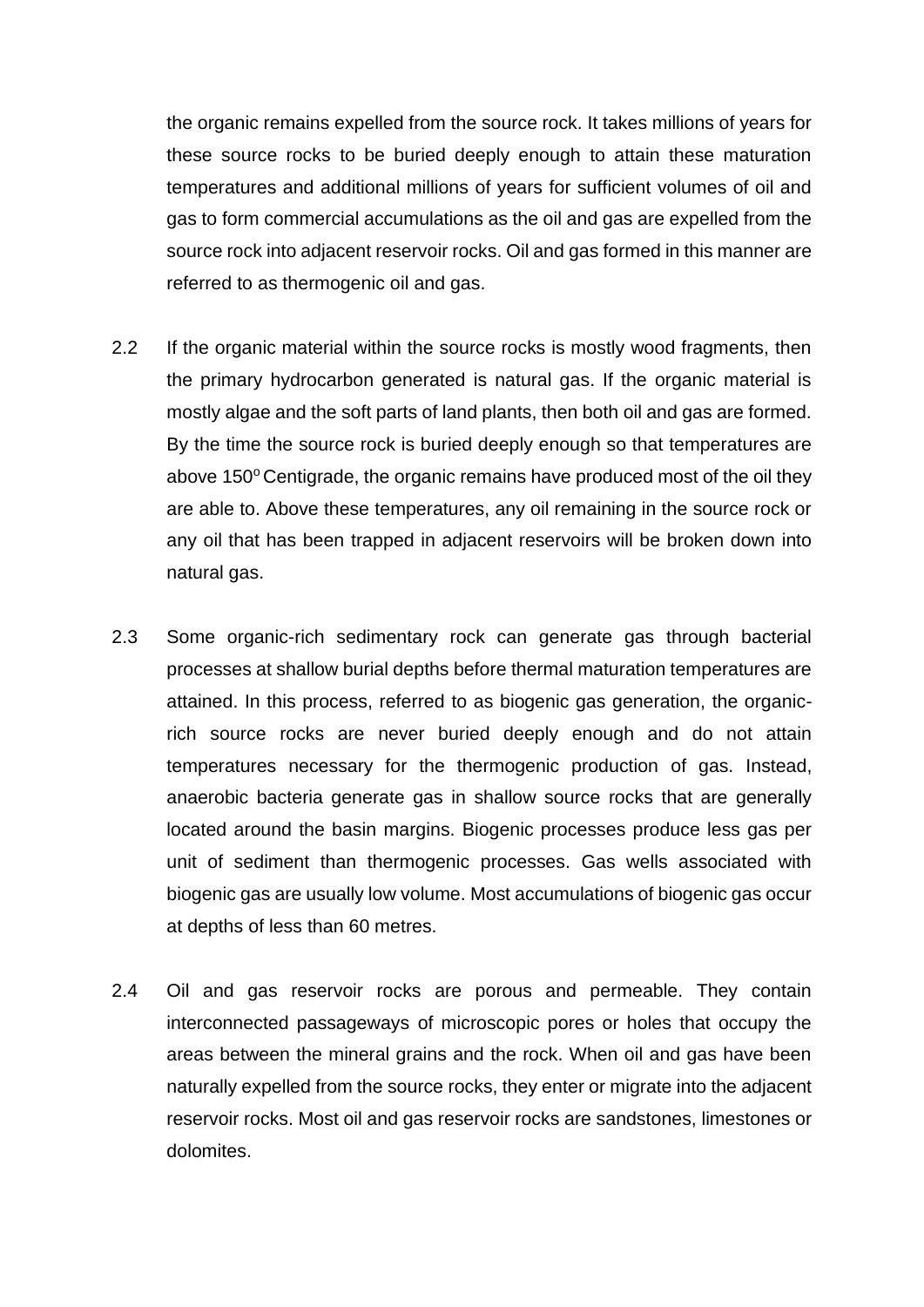- 2.5 Potential source rocks for hydrocarbons (oil and gas) occur in many areas of the UK, including the best known, the Kimmeridge Clay formation found offshore in the North Sea and which extends across southern England to the south coast. This resource has provided the UK with major oil and gas reserves that have been exploited since the early 1970s. However, oil and gas have only been discovered and produced in commercial quantities from specific sedimentary basins onshore. These are where the required reservoir rocks and source rocks that gained adequate maturity were deposited and where trapping structures now exist (impermeable caps halting the movement of the reserve enabling the formation of a reservoir).
- 2.6 The eastern part of Derbyshire is on the western margin of the East Midlands oil and gas province. This province comprises a series of major Carboniferous rift basins (Silesian sandstones and fractured Dinantian limestones), within which sequences containing important source and reservoir rocks were deposited during Namurian and Westphalian (late Carboniferous) times. Also known as the East Midlands Petroleum Province, it covers the petroliferous geological area across the north-eastern part of the East Midlands region.
- 2.7 Early exploration led to the discovery of oil at Kelham, Nottinghamshire in the 1920s with further reserves in Eakring (also Nottinghamshire) in 1939. Oil and gas have both been exploited in Derbyshire at Heath and Calow (gas), and Hardstoft (oil) and exploratory wells have been sunk at four other sites at Whitwell, Bramley Moor, Golden Valley and Sawley. At the end of 2009 it was estimated that the remaining recoverable reserves of oil in the East Midlands province were almost 22 million barrels.
- 2.8 Geological conditions are such that it is possible that further oil or gas accumulations, in commercial quantities, could be found in the area east of Calow, Hardstoft and Ironville. The area to the west is somewhat less prospective, as the main East Midlands reservoir sandstones (the Crashaw Sandstone and the Chatsworth Grit) are absent or only shallowly buried.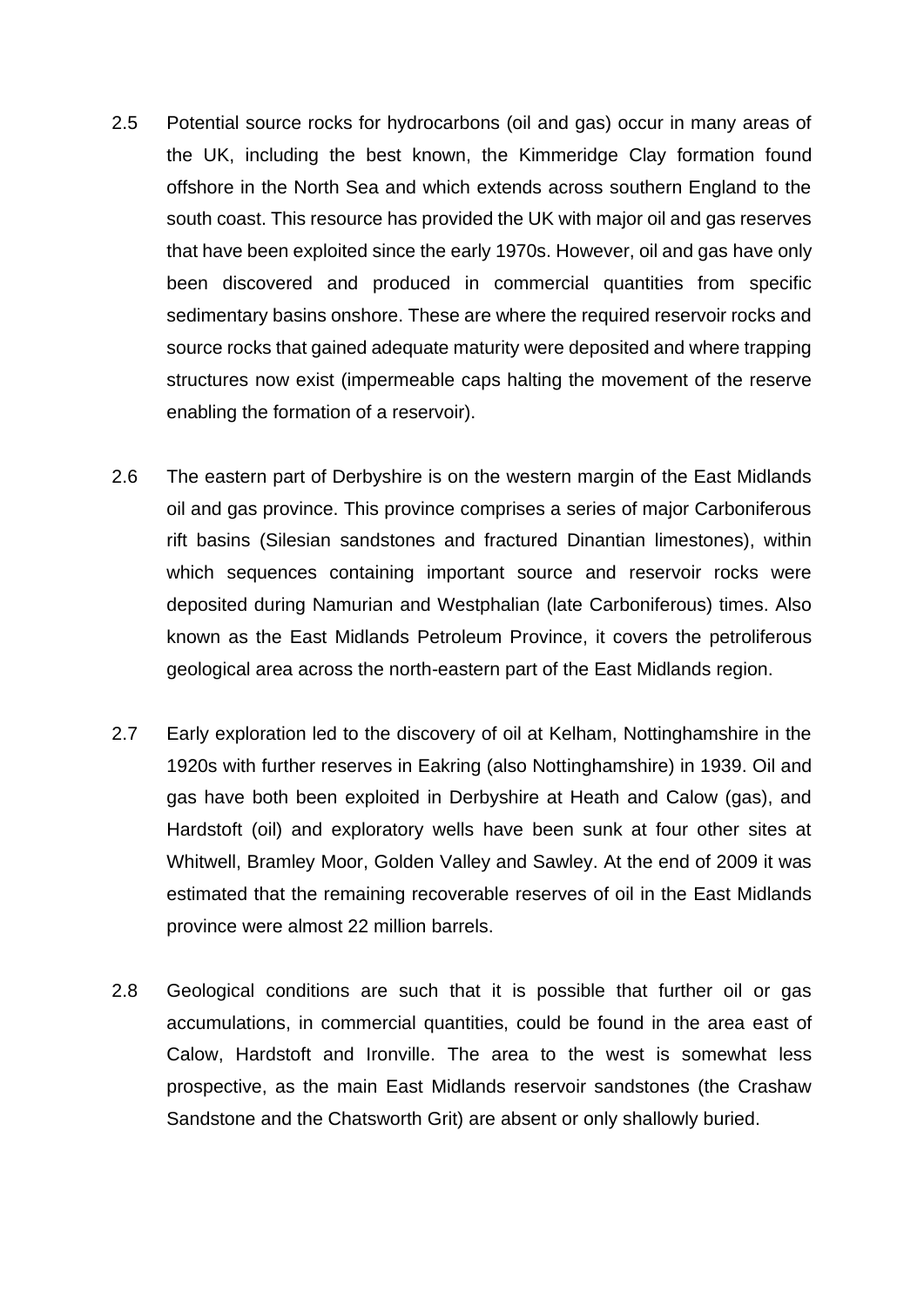## **Figure 1: Principal UK Onshore Hydrocarbon Provinces 2010**

Outcrop of main black shale formations in UK and selected oil and gas wells and gas fields

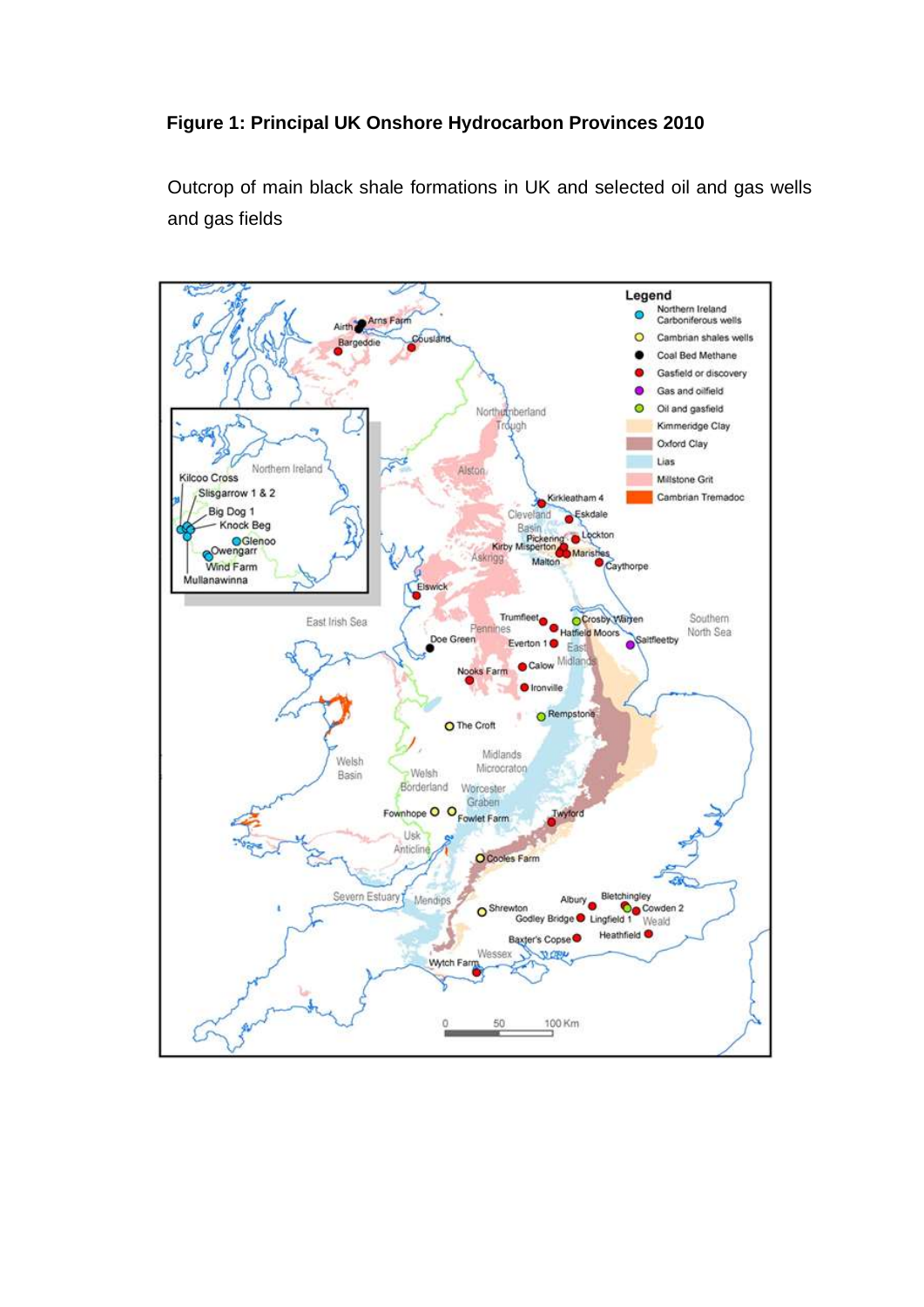## **3 National and Local Policy and Guidance**

3.1 Government policy and guidance on the exploration and extraction of all forms of hydrocarbons is developing rapidly in response to the discovery of new resources and the emergence of new techniques for working those resources. The new Minerals Local Plan will have to take account of this emerging guidance and the policies that develop. The following section reviews the main publications which currently apply to the extraction of conventional hydrocarbons and the guidance they provide on future developments. This review focuses on the aspects of guidance which are pertinent to town and country planning and the production of the minerals plan rather than the wider, more technical aspects.

## **National Planning Policy Framework (NPPF)**

3.2 National guidance for the extraction of minerals, including hydrocarbons, is set out in the NPPF which was revised in July 2021<sup>1</sup>. In general terms, the NPPF states at paragraph 209 that, *'It is essential that there is a sufficient supply of minerals to provide the infrastructure, buildings, energy and goods that the country needs. Since minerals are a finite natural resource, and can only be worked where they are found, best use needs to be made of them to secure their long-term conservation*.' The policy advice on mineral development generally (paragraph 210) is that mineral planning authorities should have planning policies that '*a) provide for the extraction of mineral resources of local and national importance*,' and '*f) set out criteria or requirements to ensure permitted and proposed operations do not have unacceptable adverse impacts on the natural and historic environment or human health, taking into account the cumulative effects of multiple impacts from individual sites and/or a number of sites in a locality.'* Paragraph 211 requires '*when determining planning applications, great weight should be given to the benefits of mineral extraction, including to the economy.'*

<sup>1</sup> National Planning Policy Framework, MHCLG, July 2021

<https://www.gov.uk/government/publications/national-planning-policy-framework--2>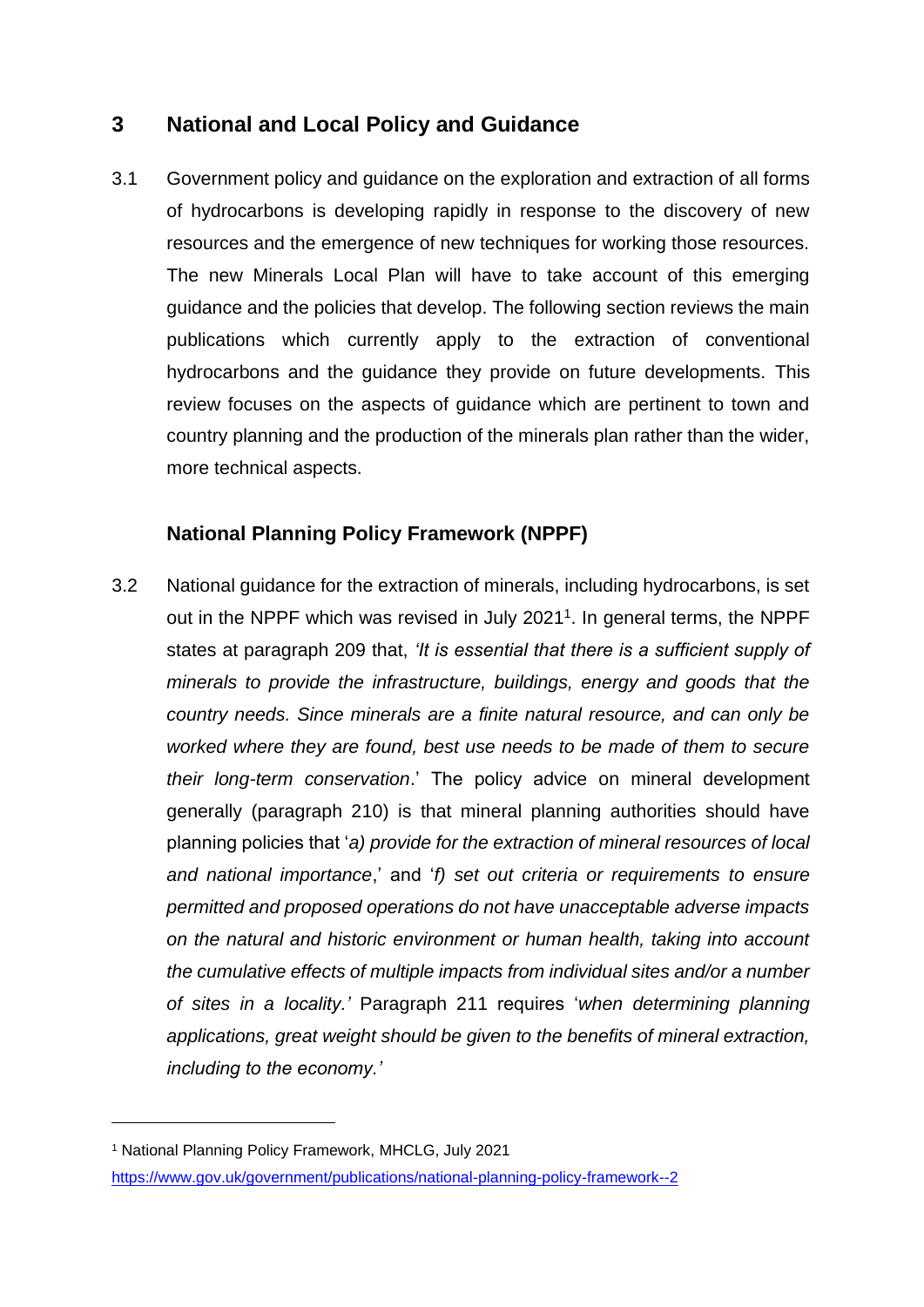- 3.3 Specific but limited guidance on hydrocarbons is set out in Paragraph 215 of the NPPF which states that, *"Minerals Planning Authorities should …when planning for on-shore oil and gas development, clearly distinguish between, and plan positively for, the three phases of development (exploration, appraisal and production), whilst ensuring appropriate monitoring and site restoration is provided for*". In addition it states that mineral planning authorities should: *'encourage underground gas and carbon storage and associated infrastructure if local geological circumstances indicate its feasibility'* and *'encourage the capture and use of methane from coal mines in active and abandoned coalfield areas'*
- 3.4 When determining planning applications the NPPF (at paragraph 216) states that *"…mineral planning authorities should ensure that the integrity and safety of underground storage facilities are appropriate, taking into account the maintenance of gas pressure, prevention of leakage of gas and the avoidance of pollution."*

## **Planning Practice Guidance, March 2014 (PPG)<sup>2</sup>**

- 3.5 In July 2013 the then Department for Communities and Local Government (subsequently MHCLG) published new guidance relating to onshore oil and gas developments (Planning Practice Guidance for Onshore Oil and Gas<sup>3</sup>). This has now been superseded although most of the advice and guidance it contained has been incorporated into PPG which contains guidance for oil and gas developments from both conventional and unconventional sources in the section headed Planning for Hydrocarbons. This is an iterative form of guidance that is updated and amended periodically.
- 3.6 In terms of new guidance, PPG encourages mineral planning authorities to make appropriate provision for hydrocarbons in local mineral plans, based on

<sup>&</sup>lt;sup>2</sup> Planning Practice Guidance <https://www.gov.uk/government/collections/planning-practice-guidance>

<sup>3</sup> Department for Communities and Local Government 'Planning Practice Guidance for onshore oil and gas', July 2013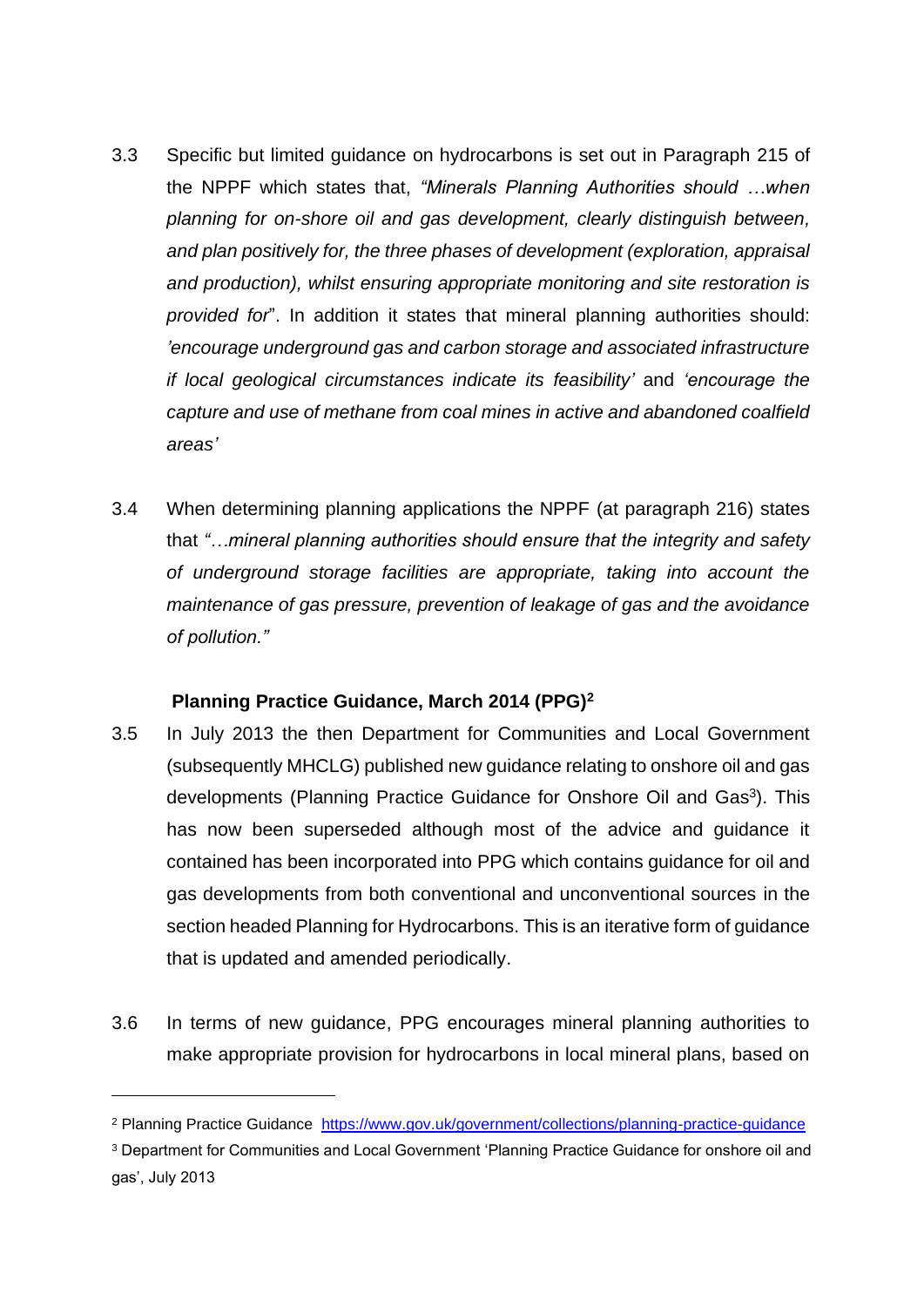emerging information, to allow them to highlight areas where proposals for extraction may come forward, as well as managing potentially conflicting objectives for the use of land.

- 3.7 Where mineral planning authorities consider it is necessary to update their local plan and they are in a Petroleum Licence area, PPG states that they are expected to include Petroleum Licence Areas on their policies maps and include criteria based policies for each phase; that is exploration, appraisal and production, setting clear guidance for the location and assessment of hydrocarbon extraction within those areas. Existing hydrocarbon extraction sites should be identified in local plans, through the local plan site allocation process, where appropriate, and mineral planning authorities may include specific locations should the oil and gas industry wish to promote specific sites. In contrast to the practice established for other minerals resources, the guidance does not advocate the creation of formal safeguarding areas for hydrocarbons due to the depth of those reserves, the ability to use drilling equipment and the small surface area required for the installations.
- 3.8 PPG<sup>4</sup> provides a description of the different operations involved in the three phases, the technical issues associated with hydrocarbon working and the planning issues which arise from hydrocarbon developments. It includes an explanation of the role of the planning system in obtaining permission together with a summary of the role of the other official regulators also involved in the process.
- 3.9 With regard to the determination of development proposals, mineral planning authorities are advised to assess applications for each phase on their respective merits and applications for the exploratory stage of development should not involve the consideration of the potential impacts of extraction. Mineral planning authorities should take account of Government energy policy, which indicates a preference for energy supplies to be obtained from a variety

<sup>4</sup> Paragraphs 092 – 103, Reference IDs: 27-092-20140306 – 27-103-20140306, March 2014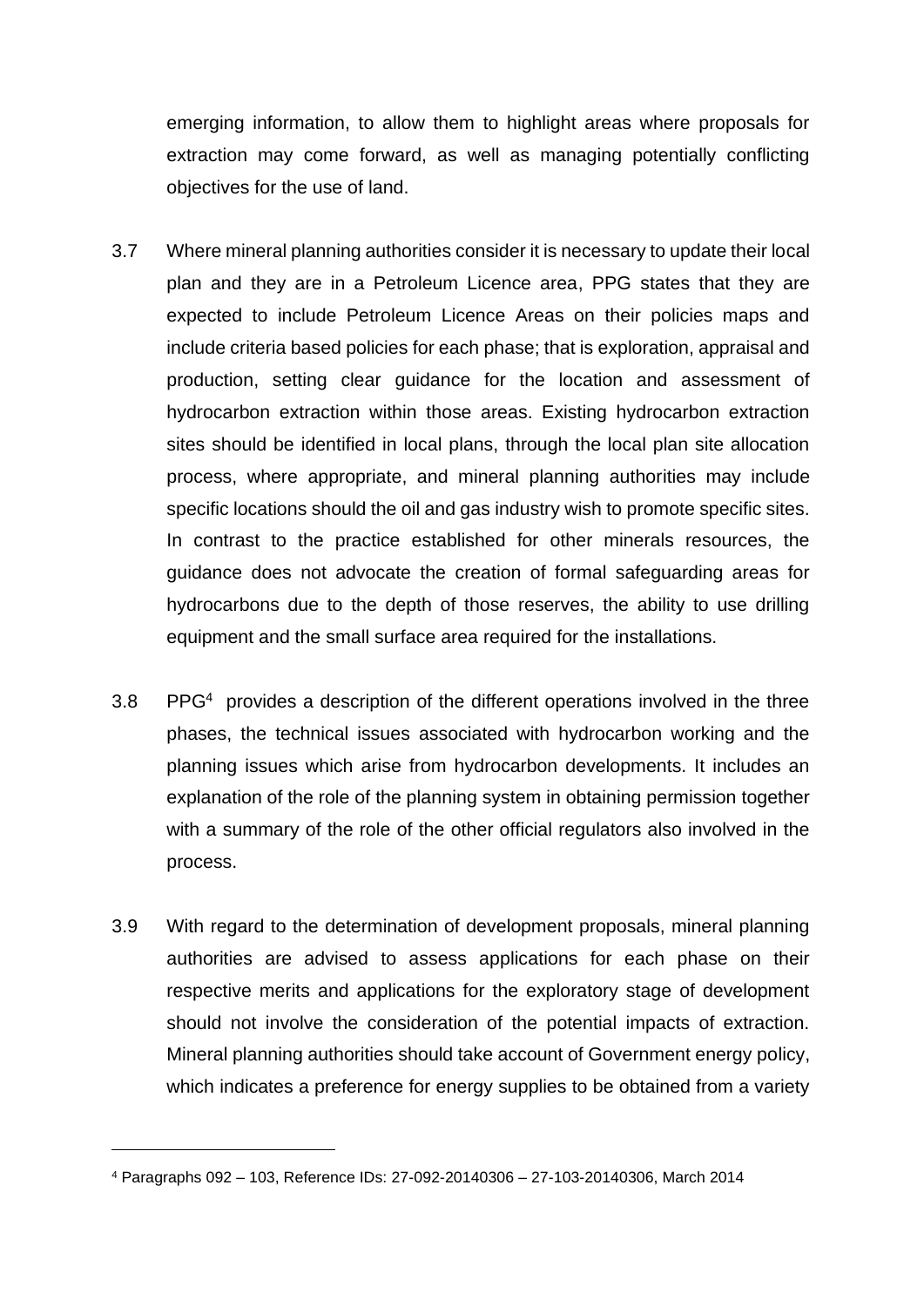of sources, including onshore oil and gas. Mineral planning authorities should use appropriate conditions, having regard to the issues for which they are responsible, to mitigate against any adverse environmental impact. PPG provides some examples of model conditions in Annex  $C<sup>5</sup>$ . It states that above ground separation distances would be acceptable in specific circumstances where it is clear that, based on site specific assessments and other forms of mitigation measures (such as working scheme design and landscaping) a certain distance is required between the boundary of the minerals site and the adjacent development. Operators and mineral planning authorities are also encouraged to seek appropriate restoration schemes for sites once mineral extraction is completed.

### **National Energy Policy**

- 3.10There have been several important stages in the evolution of current national energy policy which, increasingly, have recognised the need to adapt to climate change whilst maintaining secure energy supplies. The Department of Trade and Industry (DTI) paper, Meeting the Energy Challenge, 2007<sup>6</sup> states that England, Wales and Scotland's substantial remaining coal resources, including gas contained within the coal, have the potential not only to help meet our national demand for coal and to reduce our dependence on imported primary fuels, but also to contribute to the economic vitality and skills base of the regions where they are found.
- 3.11 Energy policy since 2008 has been influenced by The Climate Change Act 2008 which set in legislation the UK's approach to tackling and responding to climate change. It introduced the UK's long-term legally binding 2050 target to reduce greenhouse gas emissions by at least 80% relative to 1990 levels and introduced 'carbon budgets' which cap emissions over successive 5-year periods which must be set 12 years in advance.

<sup>5</sup> Paragraph 139, Reference ID: 27-139-20140306, March 2014

<sup>6</sup> Meeting the Energy Challenge, A White Paper on Energy, DTI, May 2007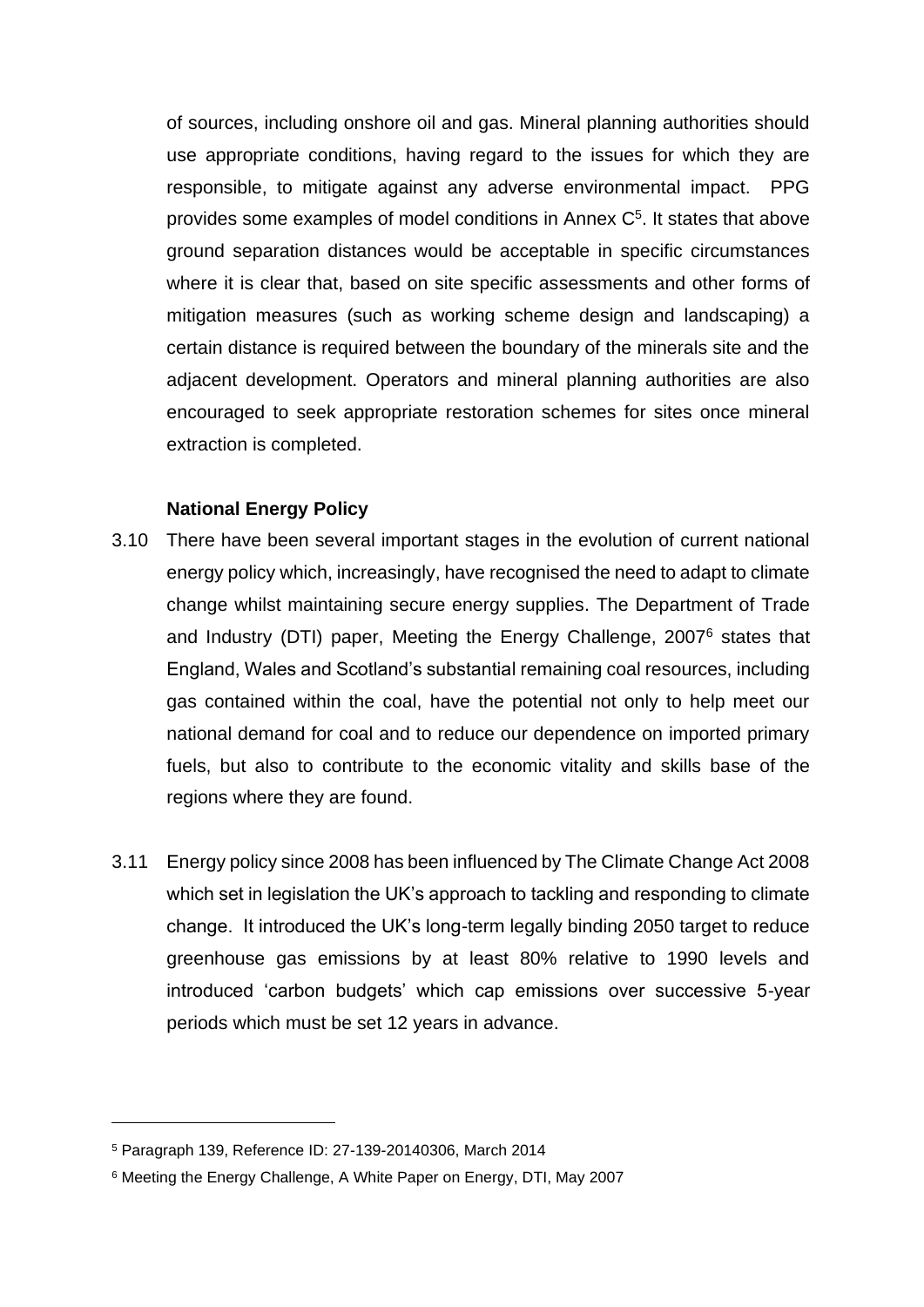- 3.12 The draft National Policy Statement for Energy, published in 2009, built on the 2007 Energy White Paper. Together they formed an evolving international and domestic energy strategy in response to the changing circumstances in global energy markets. They set out to address the long-term energy challenges of security of supply, whilst acknowledging the implications of climate change. Whilst recent emphasis has been on the development of renewable energy supplies the Government recognised the important and continuing role that indigenous sources of coal, oil and gas will play in meeting national energy requirements. This was reaffirmed in the Overarching National Policy Statement for Energy (EN-1) July 2011<sup>7</sup> which provided further clarification of the Government's plans for a transition to a low carbon economy and in the Gas Generation Strategy 2012<sup>8</sup> which made it clear that gas will continue to play a major role in the UK electricity mix over the coming decades, alongside low-carbon technologies as the electricity system is decarbonised.
- 3.13 This policy is set against the background of changes in the sources of our energy requirements. By 2004 the United Kingdom became a net importer of natural gas and a net importer of oil in 2010. It was estimated that, by 2020, the UK would be importing about three-quarters of its energy supplies.
- 3.14 In December 2013 the Government published its long-term infrastructure investment plans which included investment in gas, as well as low-carbon technologies, in order to replace the UK's aging energy infrastructure and maintain secure energy supplies. The plan indicated that a key role for gas is consistent with the need to decarbonise our economy. It is regarded by the Government as the cleanest fossil fuel, and much of the new gas capacity needed would be replacing the ageing coal capacity. Gas is also seen as important for balancing the increasing levels of intermittent and inflexible lowcarbon energy on the system. Delivery of the plan, including the role that gas would play in the provision of national energy infrastructure, was subsequently

<sup>7</sup> DECC, Overarching National Policy Statement for Energy (EN-1), July 2011

<sup>8</sup> DECC, Gas Generation Strategy, December 2012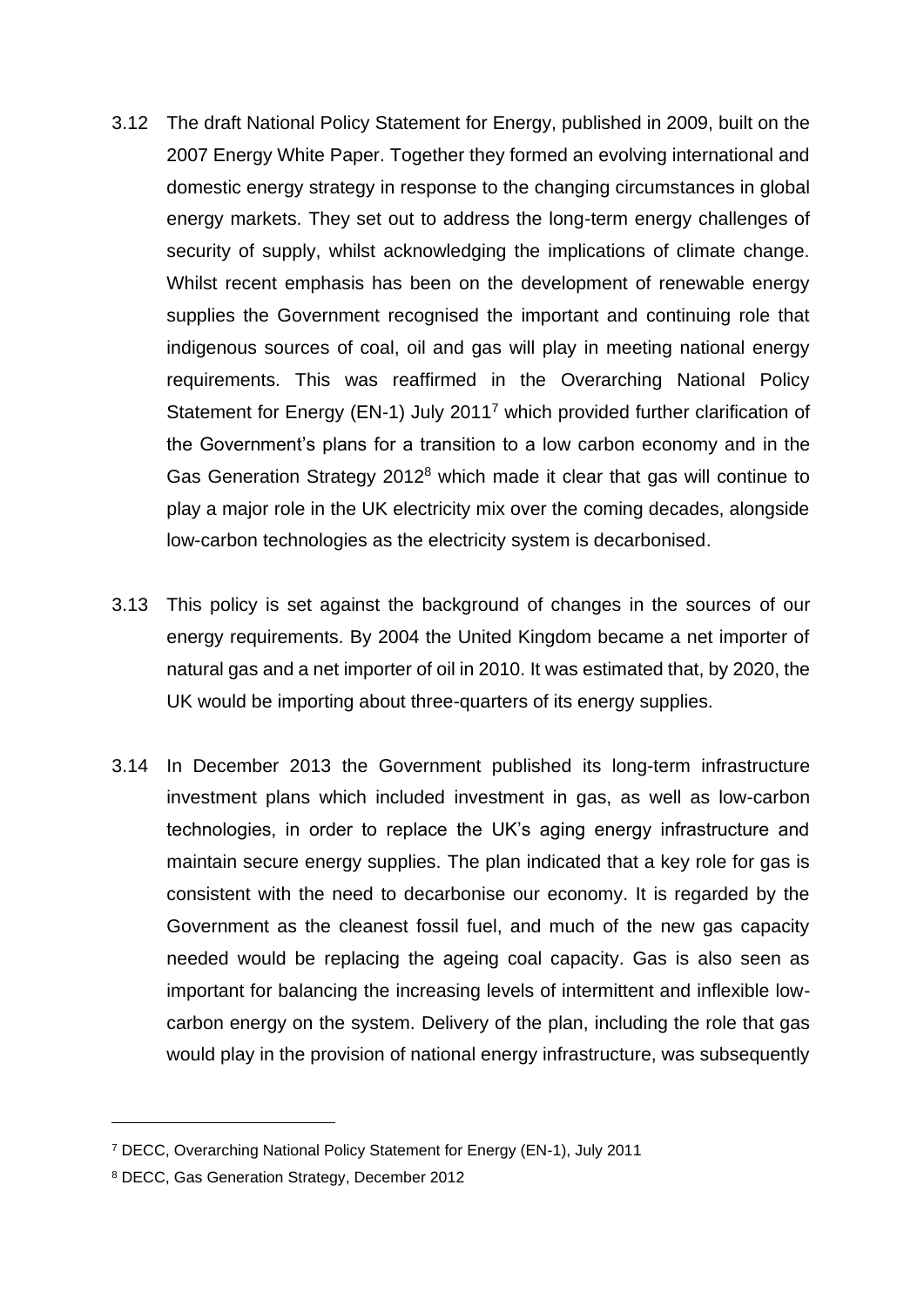set out in the National Infrastructure Delivery Plan (NIDP)<sup>9</sup>, published March 2016.

#### **Energy Act 2013**

3.15 The Energy Act received Royal Assent on 18 December 2013. The Act has several objectives and in relation to hydrocarbons it seeks to make provision for the setting of a decarbonisation target range and duties in relation to it; or in connection with reforms to the electricity market for the purposes of encouraging low-carbon electricity generation, or ensuring security of supply. It is also about the designation of a strategy and policy statement concerning domestic supplies of gas and electricity. It does not actually prescribe a new strategy or policy at this stage but instead sets the procedural requirements for doing so. It is likely however that future policy and strategy will reflect the overall objective of the Act to reduce our carbon footprint and in turn this will affect the future demand for minerals including fossil fuels.

## **Written Ministerial Statement November 2015, 'Priorities for UK Energy and Climate Change Policy'**

3.16 This Written Ministerial Statement (WMS) was presented to Parliament in November 2015 by the Secretary of State for Energy and Climate Change. The WMS does not change national planning policy or guidance but it does set out Government thinking on the approach to energy supply. The Secretary of State stated that "*Affordable, reliable clean energy is critical to our economy, our national security, and to family budgets. We need secure energy so people can get on with their lives and businesses can plan for the future. Affordable energy so the people that foot the bill get a good deal, and clean energy to safeguard our future economic security and ensure we can meet our climate change commitments*." She added "*New nuclear and gas will be central to our energy secure future…'.* The WMS goes on "*one of the greatest and most effective contributions we can make to emissions from electricity generation is by replacing coal fired power stations with gas*.". The programme was to be subject

<sup>9</sup> Infrastructure and Projects Authority 'National Infrastructure delivery Plan 2016-2021'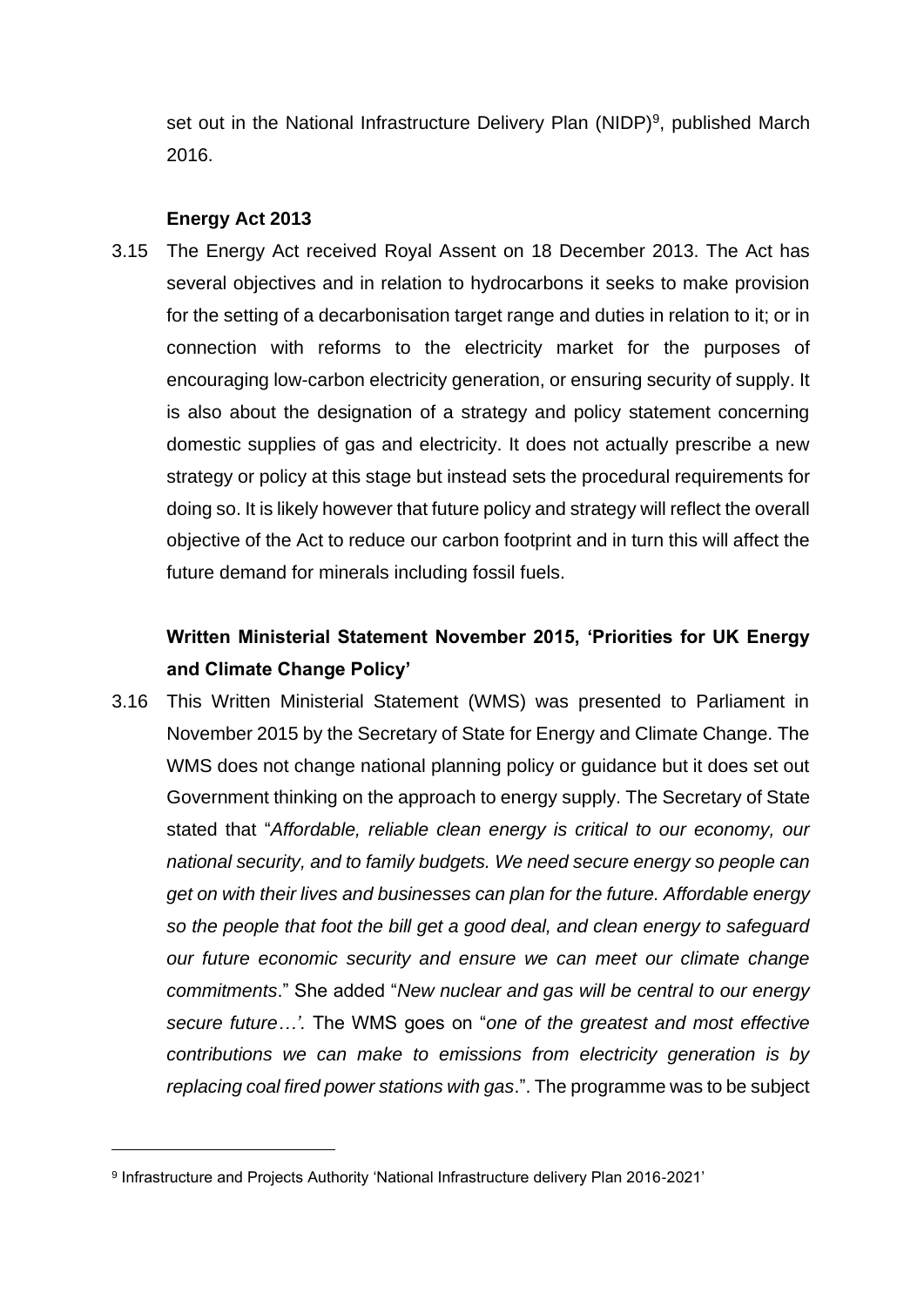to consultation but indicated a restriction on the use of coal by 2023 and the possible closure of all coal-fired power stations by 2025. This was subject to the development of the infrastructure to enable the shift to take place. This could have implications for the UK onshore oil and gas industry and the utilisation of indigenous resources.

#### **Paris Agreement, December 2015**

3.17 In December 2015 the UK, as part of UN negotiations and along with other 190 other countries, drafted the Paris Agreement to tackle climate change. The Agreement, which came into force at the end of 2016, aims to limit global warming to well below 2°C and pursue efforts to limit it to 1.5°C. It also requires all parties to put forward their best efforts through the production of nationally determined contributions and to strengthen these efforts in the years ahead. There are requirements for Parties to report regularly on their emissions and on their implementation efforts, with a global 'stocktake' every five years to assess collective progress

## **DBEIS Written Ministerial Statement HCWS690 May 2018, - Energy Policy** 3.18 This WMS was presented to Parliament in May 2018 by Greg Clerk Secretary of State for Business, Energy and Industrial Strategy. It states that there are potentially substantial benefits from the safe and sustainable exploration and development of our onshore oil and gas resources. It adds that *'the UK must have safe, secure and affordable supplies of energy with carbon emissions levels that are consistent with the carbon budgets defined in our Climate Change Act and our international obligations. We believe that gas has a key part to play in meeting these objectives both currently and in the future. In part as a result of the UK's diverse range of energy sources, which include natural gas, we have had competitively-priced energy since 1990 whilst reducing carbon emissions across the economy by 49% – a leading performance among developed nations. Gas still makes up around a third of our current energy usage and every scenario proposed by the Committee on Climate Change setting out how the UK could meet its legally binding 2050 emissions reduction target includes demand for natural gas. As set out in the Clean Growth Strategy, innovations in technologies such as Carbon Capture Usage and*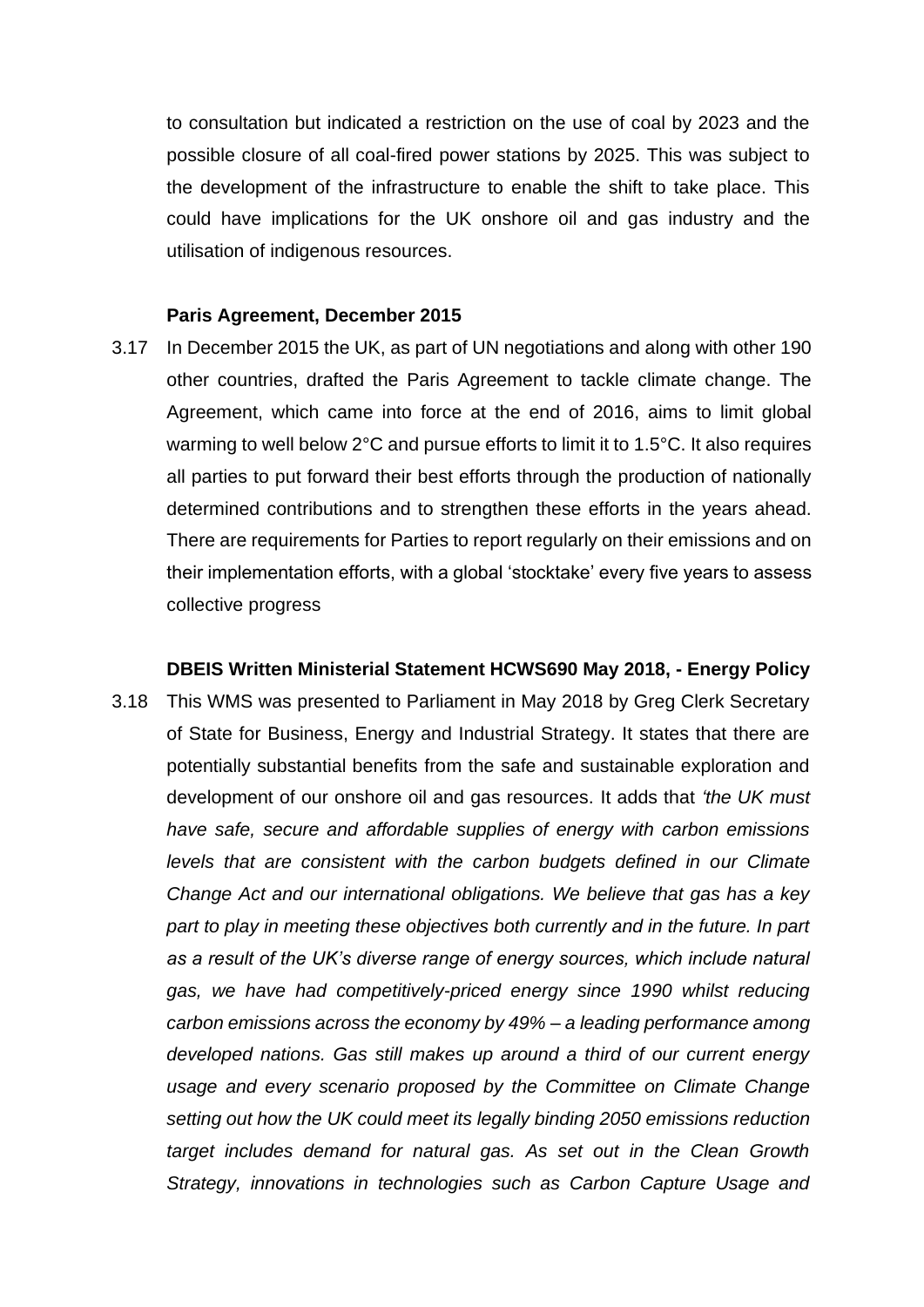*Storage (CCUS) have the potential to decarbonise this energy supply still further and prolong its role in our energy mix.*

3.19 *However, despite the welcome improvements in efficiency and innovation from companies operating in the North Sea, the ongoing decline in our offshore gas production has meant that the UK has gone from being a net exporter of gas in 2003 to importing just under 50% of gas supplies in 2017 and estimates suggest we could be importing 73% of our gas by 2035 . Our current import mix, via pipelines from Norway and Continental Europe and LNG terminals that can source gas from around the world, provides us with stable and secure supplies. However, the Government believe that it is right to utilise our domestic gas resources to the maximum extent and exploring further the potential for onshore gas production from shale rock formations in the UK, where it is economically efficient, and where environment impacts are robustly regulated*.'

#### **National Grid: Future Energy Scenarios July 2018**

3.20 National Grid, which operates GB's electricity and gas networks, produce an annual report on Future Energy Scenarios which suggests four scenarios of GB's future energy needs. Although all scenarios predict a decline in annual gas demand from 2018 onwards, the report states that gas will "play a role in providing reliable, flexible energy supplies for the foreseeable future". The report also highlights changing uses for gas in the UK energy mix, such as potential conversion to hydrogen, or changes to gas's use in electricity generation as renewable capacity increases.

## **The UK's Draft Integrated National Energy and Climate Change Plan (NECP) January 2019**

3.21 In the context of planning ahead for withdrawal from the EU the draft stated that, *"On energy, the UK is seeking co-operation with the EU to support the delivery of cost efficient, clean and secure supplies of electricity and gas, based on competitive markets and non-discriminatory access to markets."* On climate change it stated *"that the UK recognises the shared interest in global action on climate change and the mutual benefits of a broad agreement on climate change co-operation."*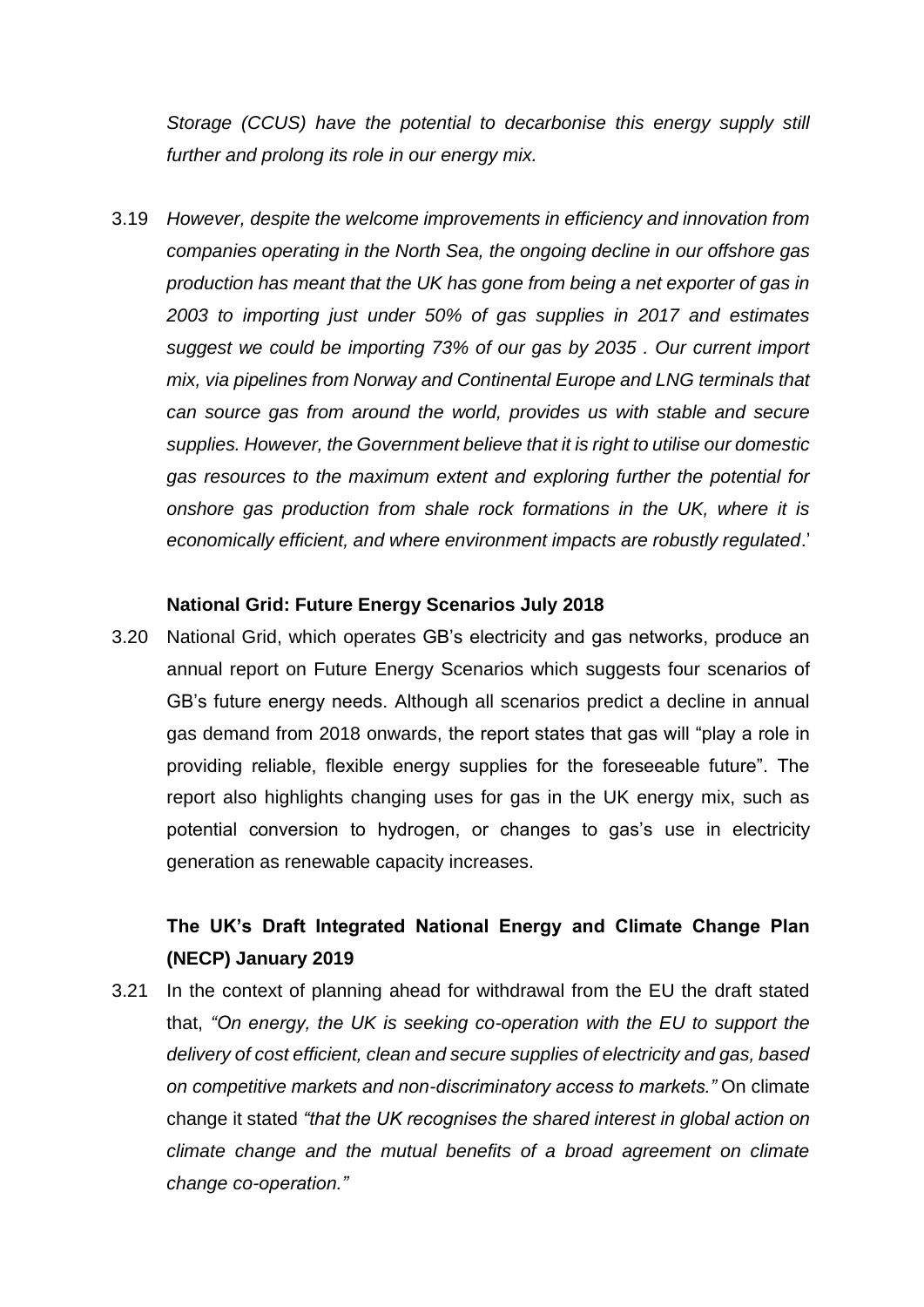3.22 The paper provides a review of important statements on energy and climate change (for example the Clean Growth Strategy October 2017) which set the framework, objectives and targets. It reaffirms the need to ensure energy security and energy efficiency, the approach to decarbonisation and the policies and measures relating to these and other issues. Whilst it addresses a wide range of energy and climate change issues the only direct minerals reference is to unconventional gas resources, including shale gas development.

## **The Climate Change Act 2008 (2050 Target Amendment) Order 2019**

- 3.23 The amendment in this Order has the effect that the minimum percentage by which the net UK carbon account for the year 2050 must be lower than the 1990 baseline (the baseline of net UK emissions of targeted greenhouse gases) is increased from 80% to 100%.
- 3.24 In terms of meeting the carbon budgets, the first (2008-2012) was outperformed by 1% and the second (2013-2017) by 14%. The Government's energy and emissions projections 2018 (published April 2019)<sup>10</sup> predicted that the third (2018-2022) would be outperformed by around 3% but predicted a projected shortfall of around 6% and 10% against the fourth (2023-2027) and fifth (2028- 2032) budgets respectively. These predictions were before the more stringent target amendments.<sup>11</sup>

### **National Grid: Future Energy Scenarios July 2020**

3.25 National Grid, which operates GB's electricity and gas networks, produce an annual report on Future Energy Scenarios which suggest four credible pathways for the future of energy to 2050. Each scenario considers how much energy we might need and where it could come from. Three of the four scenarios achieve the net zero greenhouse gas emission target by 2050 i.e. a 100% reduction compared to 1990 levels. The fourth scenario labelled 'Steady Progression' achieves a 68% reduction; the use of shale gas is only present in

<sup>10</sup> DBEIS, Updated energy and emissions projections 2018, April 2019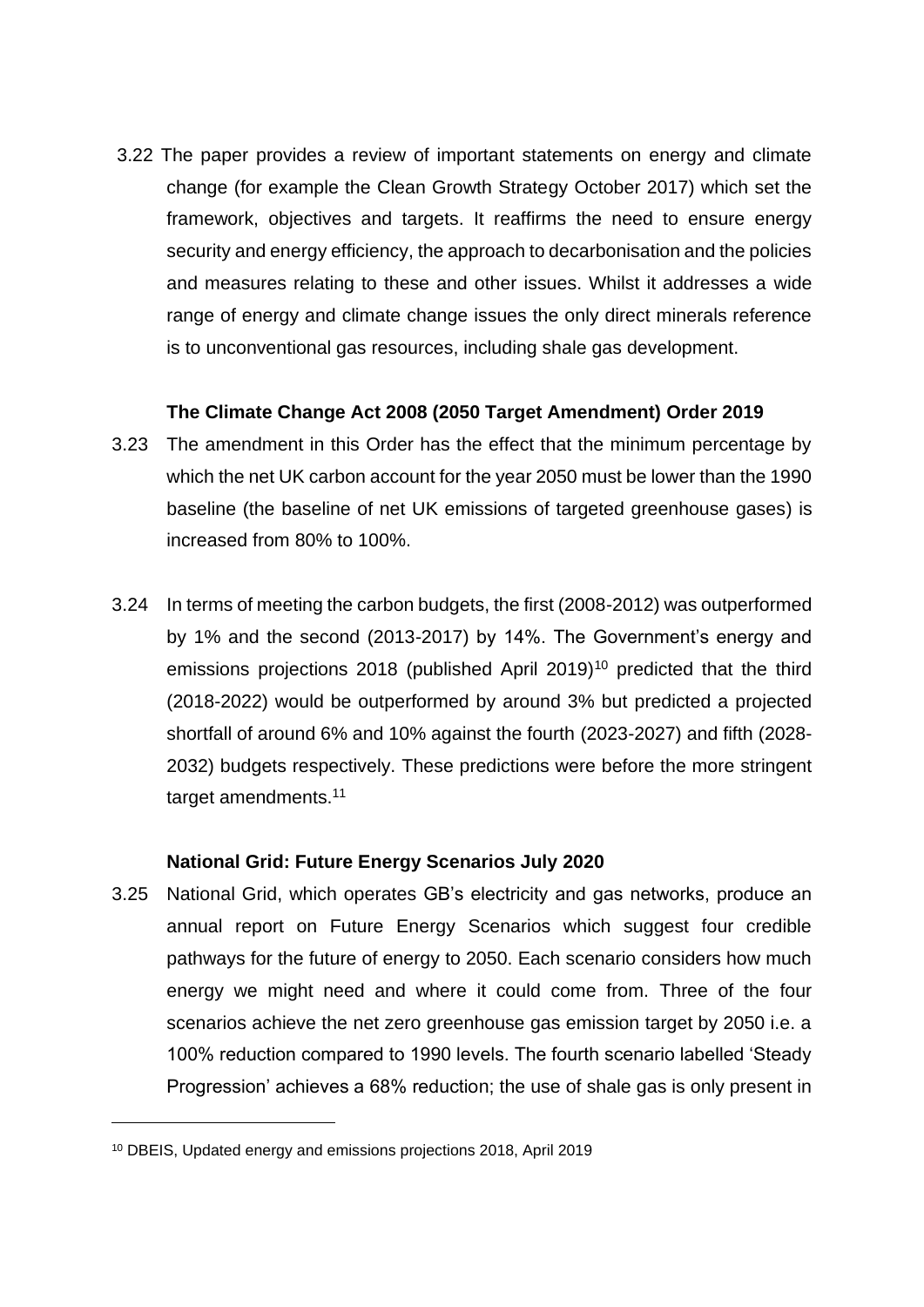this scenario. The report notes that shale gas is not present in the three net zero scenarios due to reduced support from government and consumers.

## **HM Government, The Ten Point Plan for a Green Industrial Revolution, November 2020**

- 3.26 This document sets out the Government's approach to tackling climate change via ten action points including the investment in clean technologies, power generation and the natural environment. Of particular relevance to hydrocarbons is the stated commitment to drive the growth of low carbon hydrogen (point 2). Hydrocarbons have traditionally used in the production of hydrogen at an industrial scale although not in a low carbon form. Subject to CCS technologies being developed which would trap carbon emissions, there is potential for the continued use of conventional oil and gas in this industry.
- 3.27 The document also makes reference to a suite of more detailed strategies, including the Energy White paper (2020), the Hydrogen strategy (2021) and the Industrial carbonisation strategy (2021) all of which are likely to have relevance to the need for conventional oil and gas. One of the suite of documents referred to in the Ten Point Plan, the National Infrastructure Strategy, was also published in November 2020. Further information is set out in paragraph 3.28 below.

### **National Infrastructure Strategy (NIS), November 2020**

3.28 Building on the themes set out in the Ten Point Plan, the NIS sets out the Government's proposals for investment in infrastructure over the next few years. One of the main tenets of the NIS is decarbonising the economy and adapting to climate change. Clean energy, including the prioritisation of low carbon hydrogen, nuclear or gas with carbon capture and storage (CCS) power sources are prioritised along with renewable energy sources. The NIS also indicates that the use of low carbon hydrogen is seen as a potential means of decarbonising heavy industry. Investment in methane reformation with CCS to produce 'blue' hydrogen would require a continued supply of natural oil and gas in order as feed material.

## **Energy White Paper (December 2020)**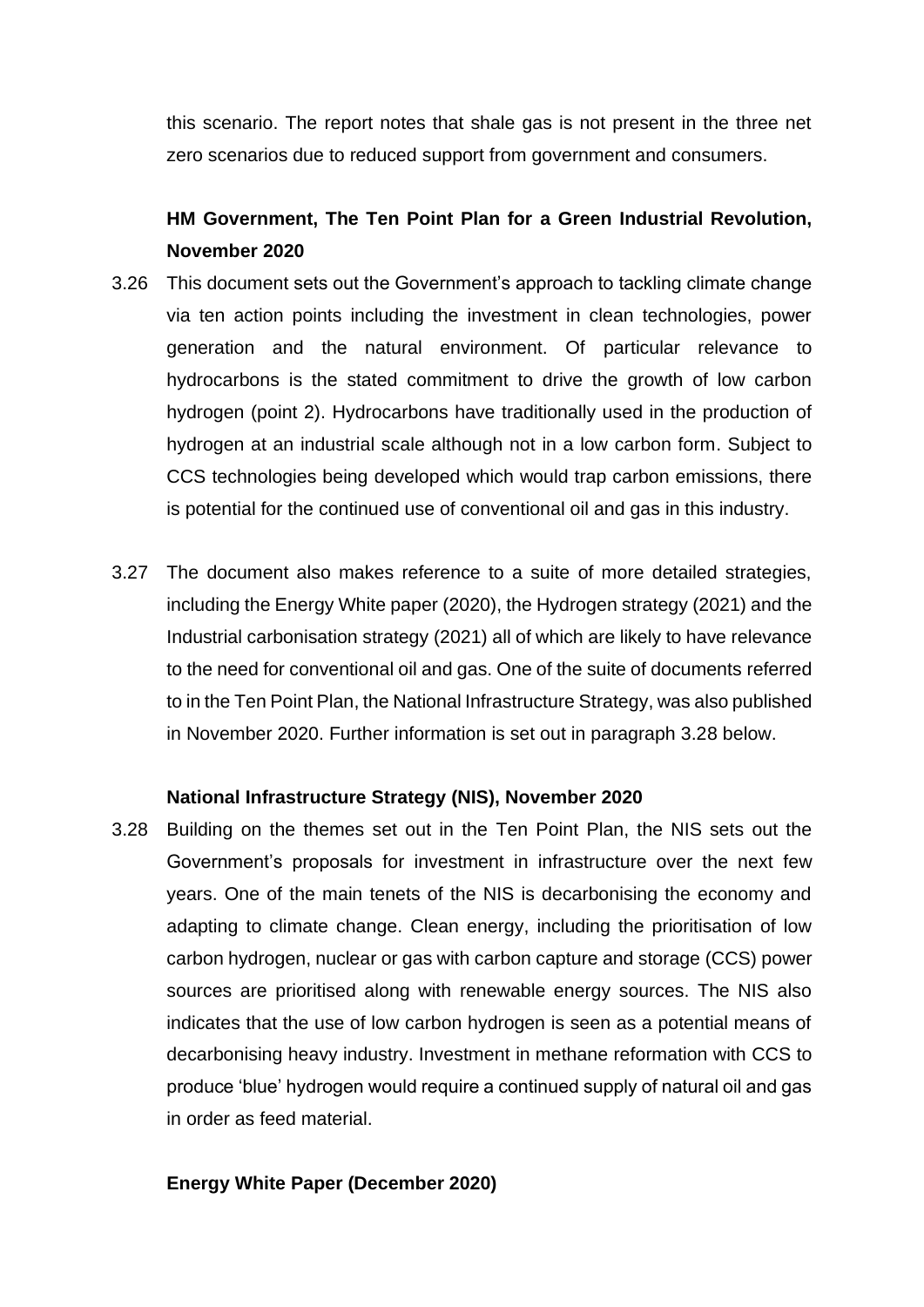3.29 In December 2020 the Government published its Energy White Paper<sup>12</sup> entitled Powering our Net Zero Future; in terms of the way in which we produce and use energy it promotes a decisive shift away from fossil fuels, as far as it is possible to do so, to using clean energy technologies such as renewables, nuclear and hydrogen. Nevertheless, the paper anticipates that oil and gas will still form part of the energy mix in 2050 and therefore it is important to plan for their continued supply. A Government Written Ministerial Statement (WMS)<sup>13</sup> published in November 2019 stated, "*the Government continues to recognise the importance of natural gas as a source of secure and affordable energy as we aim to reach net zero emissions by 2050*". The Statement sets out that the Committee on Climate Change (CCC) predicts that we will still be consuming about 70% of the gas that we consume today in 2050 under our net zero target as significant reductions across building, industry and power are offset by demand for gas to produce hydrogen and therefore, continued good access to natural gas from both domestic and international markets is seen as critical.

#### **HM Government, Industrial Decarbonisation Strategy, CP399, March 2021**

3.30 The strategy sets out the Government's policies and proposals for the decarbonisation of the industrial sector to enable the UK to meet its net-zero targets by 2050. Specifically, with regard to fossil fuels, including gas, the strategy sets out that the UK will need to replace them with low carbon fuels such as hydrogen, electricity and bioenergy, unless they (fossil fuels) are combined with carbon capture. To be on track to deliver net zero, we expect that the minimum, in all future scenarios, is 20 TWh per year of fossil fuel use which would be replaced with low carbon alternatives by 2030. The strategy also explores options for the decarbonisation of the cement sector in dispersed locations, including a number of cement plants/kilns located within the Plan Area, through the use of a 'zero-carbon' fuel mix.

<sup>12</sup> DBEIS Energy White Paper Powering our Net Zero Future December 2020

<sup>13</sup> DBEIS WMS HCWS68 Energy Policy Update November 2019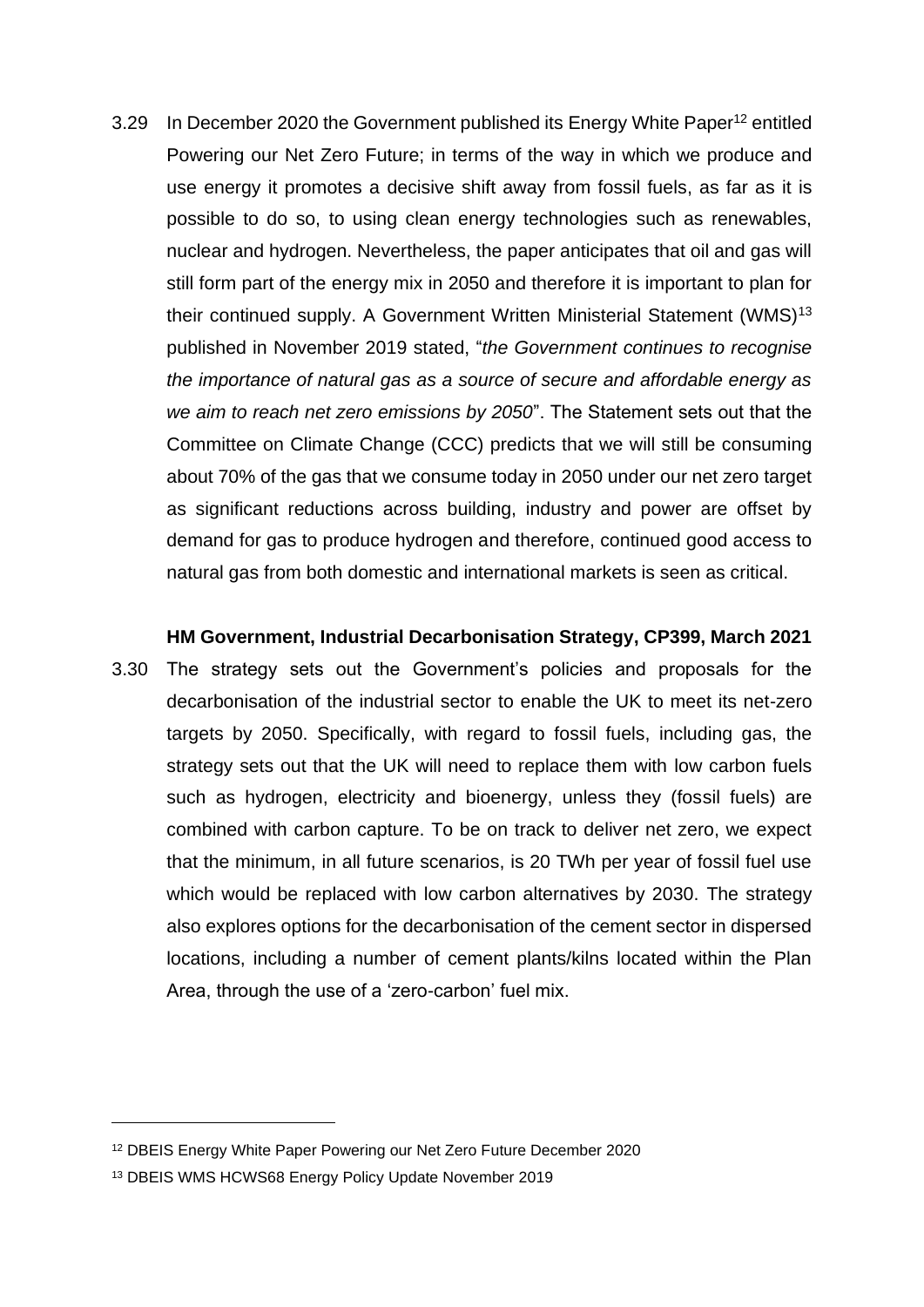## **Local Planning Policy**

## 3.31 **Derby and Derbyshire Minerals Local Plan**

The current Minerals Local Plan states that all proposals for the extraction of oil and gas will be considered against the general policies set out in the Plan, and the detailed criteria in Policy MP35 Oil and Gas which states that:

'*Proposals for the development of oil and gas, including facilities associated with the production, processing or transporting of oil or natural gas will be permitted only where they can be carried out in an environmentally acceptable way, and provided that:*

- *any irreparable damage to interests of acknowledged environmental importance is outweighed by a proven need for the development in its proposed location*
- *the proposal is consistent with an approved overall scheme for the appraisal of, or production from the area*
- *the proposed location of the development is the best having regard to geological, technical and environmental considerations*
- *satisfactory arrangements have been made for the avoidance of seepage pollution, the off-site disposal of drilling mud and other drilling residues and the flaring and disposal of unwanted gas'.*

## **4 Regulatory System**

## **Key Regulators**

- 4.1 Anyone seeking to carry out operations for the extraction of hydrocarbons, from conventional or unconventional sources involving traditional or new technologies, has to obtain approval from the appropriate regulatory bodies. The key regulators for all hydrocarbon extraction operations are:
	- **Oil and Gas Authority** The OGA regulates the licensing of exploration and development of England's onshore oil and gas resources. The OGA issues well consents, development programme approvals, completion of work programme approvals and production consents. Before a company can carry out onshore exploration for oil and gas, a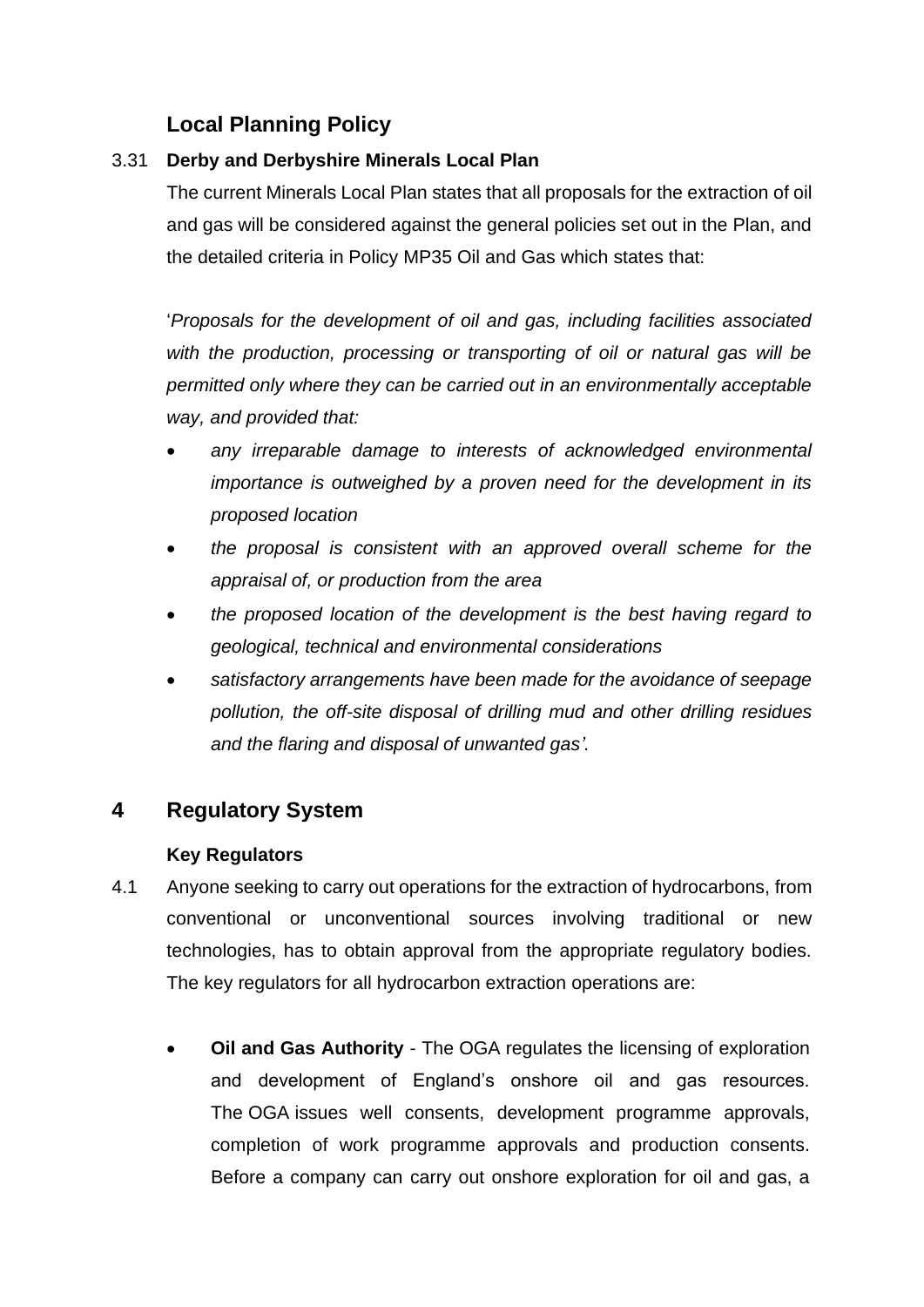company needs to apply to the OGA for a Petroleum Exploration & Development License (PEDL). The Petroleum Act 1998 vests all rights to the nation's petroleum resources in the Crown, but the OGA can grant licenses that confer exclusive rights to 'search and bore and get' petroleum. Whilst a licence holder is obliged to maximise recovery from the licence area, the award of a licence does not confer exemption from other legal and regulatory requirements, including the need to obtain planning permission. A number of PEDL straddle mineral authority boundaries, but liaison under the Duty to Co-operate enables any crossboundary impacts to be taken into account and monitored.

- **Mineral Planning Authorities**  grant planning permission for the location of any wells and well pads and impose conditions to ensure that the impact on the use of the land is acceptable.
- **Environment Agency** protect water resources (including groundwater aquifers), ensure appropriate treatment and disposal of mining waste, emissions to air, and suitable treatment and manage any naturally occurring radioactive materials; and
- **Health and Safety Executive**  the HSE regulates the safety aspects of all phases of extraction, in particular responsibility for ensuring the appropriate design and construction of a well casing for any borehole.

Other bodies which may be involved in the consenting of the process include:

- **The Coal Authority**, whose permission will be required should drilling go through a coal seam
- **Natural England**, who may need to issue European Protected Species Licences in certain circumstances
- **The British Geological Survey**, who need to be notified by licensees of their intention to undertake drilling and, upon completion of drilling, must also receive drilling records and cores, and
- **Hazardous Substances Authorities**, who may need to provide hazardous substances consents.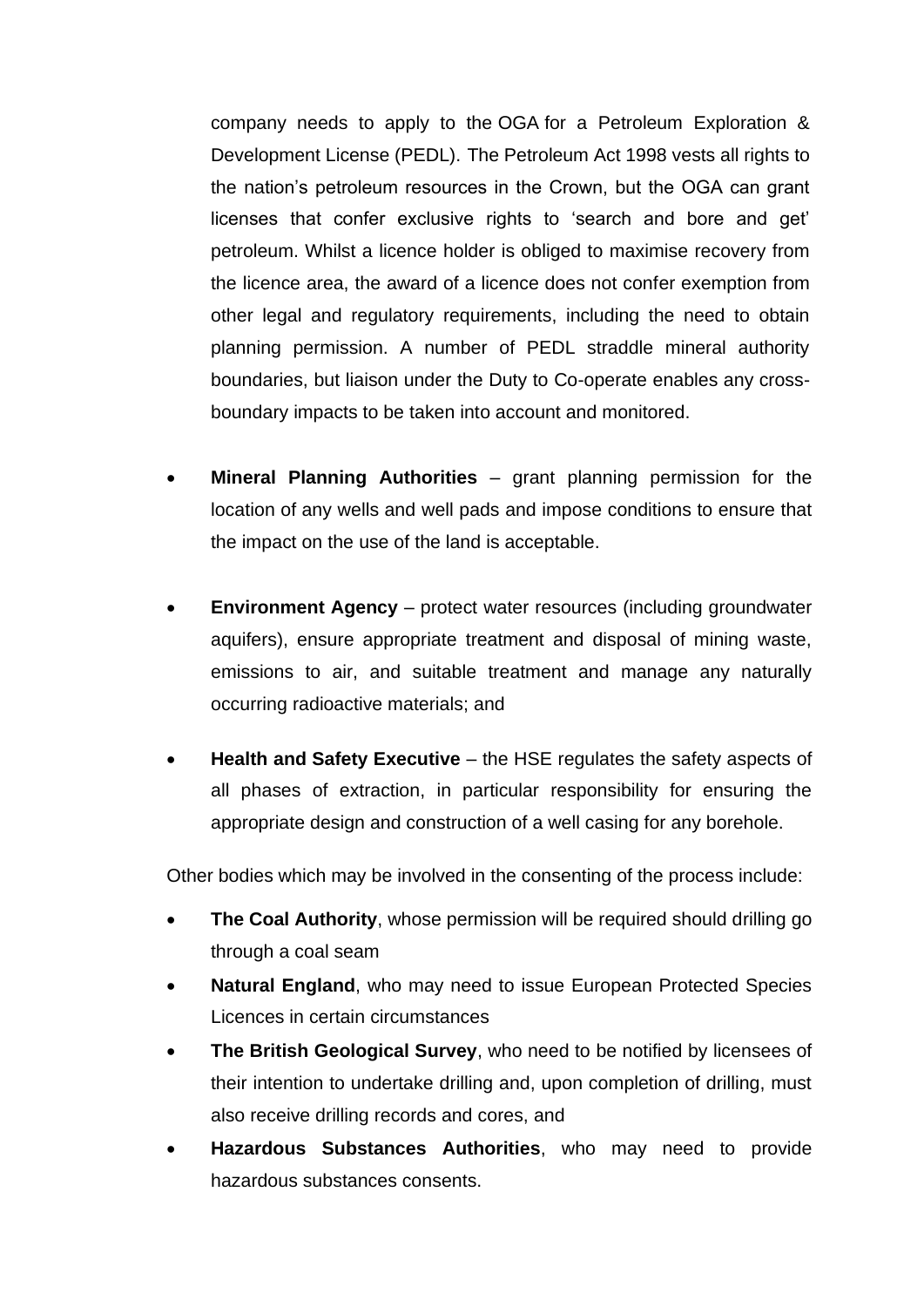Additional consents and orders, such as stopping up rights of way or temporary road orders, may also be required.

#### **Obtaining Planning Permission and Other Approvals**

- 4.2 Apart from a few exceptions, which are covered by the Town and Country Planning (General Permitted Development) (England) Order 2015, all development associated with the extraction of hydrocarbons requires planning permission. The process of obtaining planning permission to drill a well is the same whether the well is targeted at conventional gas resources or unconventional gas (e.g. shale gas). The process involves three separate stages; exploration, appraisal and extraction, and planning permissions are required for each stage, although an applicant can seek approval for two or more stages in one application.
- 4.3 The exploratory phase seeks to acquire geological data to establish whether hydrocarbons are present. The appraisal stage takes place when the existence of oil or gas has been confirmed, but where the operator needs further information about the extent of the deposit or its characteristics to establish whether it can be economically extracted. The production stage normally involves the drilling of a number of wells and may also involve the installation of ancillary equipment such as pipelines, processing facilities and storage tanks.
- 4.4 Before a company can carry out onshore exploration for oil and gas, it needs to apply to the OGA for a Petroleum Exploration & Development License (PEDL). Licences are issued in competitive offerings (Licence Rounds). They do not give permission for drilling or any other operations; rather, they grant exclusivity to licensees, in relation to hydrocarbon exploration and extraction (including for shale gas but also for other forms), within a defined area.
- 4.5 The DBEIS Regulatory Roadmap England: Onshore Oil and Gas Exploration in the UK: Regulation and Best Practice, December 2015 (with updates to 2018),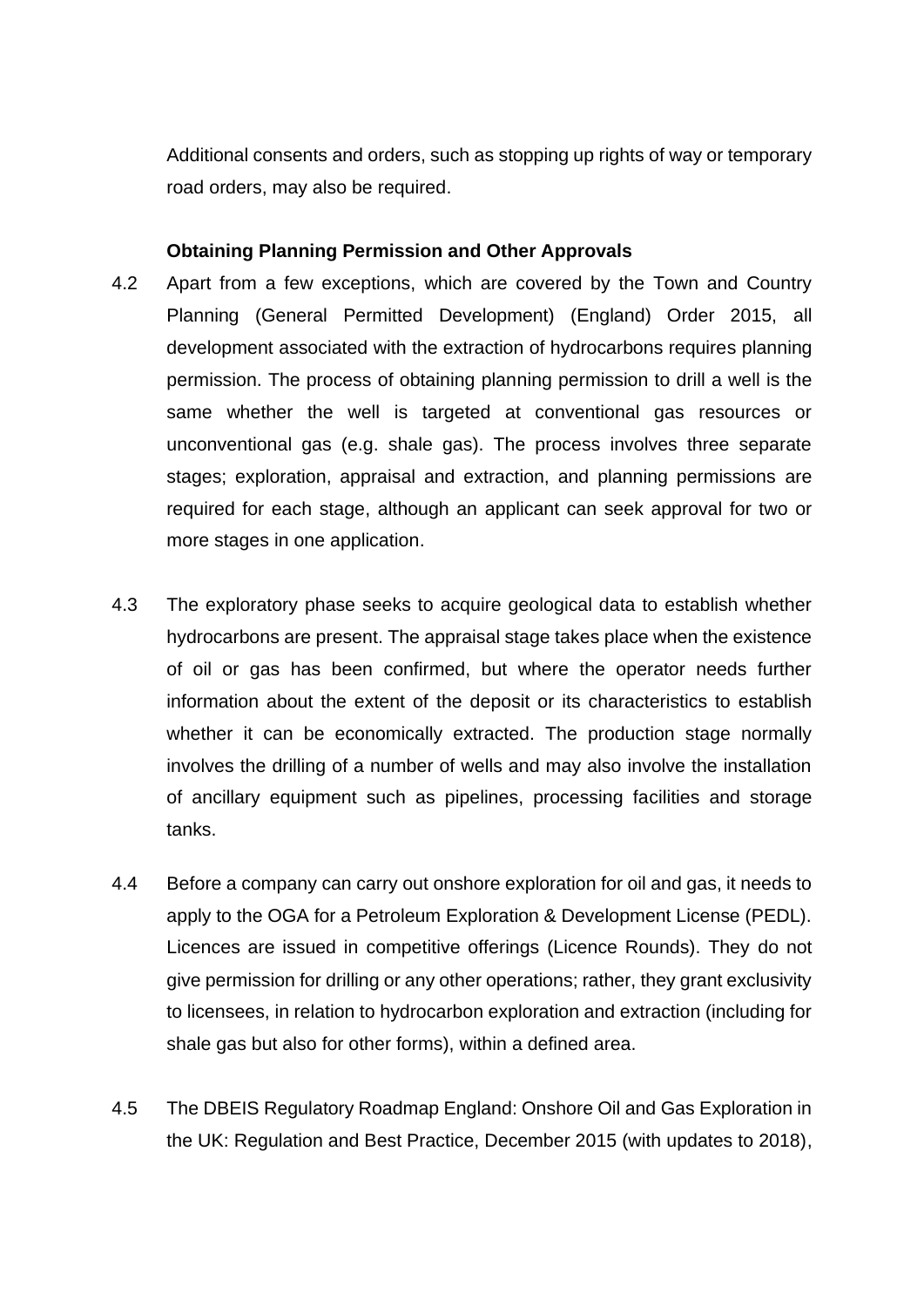contains the following checklist which identifies that before commencing drilling operations for all onshore oil and gas development the operator must have:

- obtained a petroleum exploration and development licence (PEDL) from DECC or petroleum licence (PL) from the Department of Enterprise, Trade and Investment (DETI)
- secured a lease from the landowner
- submitted relevant Petroleum Operations Notices (PON) to OAG/DETI
- satisfied DECC/DETI that effective operational and environmental management systems are in place
- secured planning permission from the MPA/LPA/DOE
- discharged any relevant conditions placed on the planning permission
- obtained a permit from the Coal Authority if the well will encroach on coal seams
- informed the British Geological Survey/GSNI of the intention to drill
- completed the necessary consultation process with all the statutory/relevant consultees
- obtained the necessary permits from the Environment Agency
- notified HSE/HSENI of the intention to drill (minimum 21 days' notice)
- provided HSE/HSENI with details of the proposed well design that have been examined by an independent and competent well examiner (minimum 21 days' notice)
- agreed data-reporting methods with OGA/DETI
- agreed a method for monitoring induced seismicity and fracture growth height with OGA/DETI, (where hydraulic fracturing is planned)
- received approval for an outline fracturing programme from OGA/DETI (where hydraulic fracturing is planned).

Further details of this process are summarised below.

4.6 The submission of an application to the mineral planning authority triggers the need to determine if an Environmental Impact Assessment (EIA) is required. An EIA will be required if the scale of the proposed development exceeds certain thresholds, or if, depending on the nature, scale and location, the development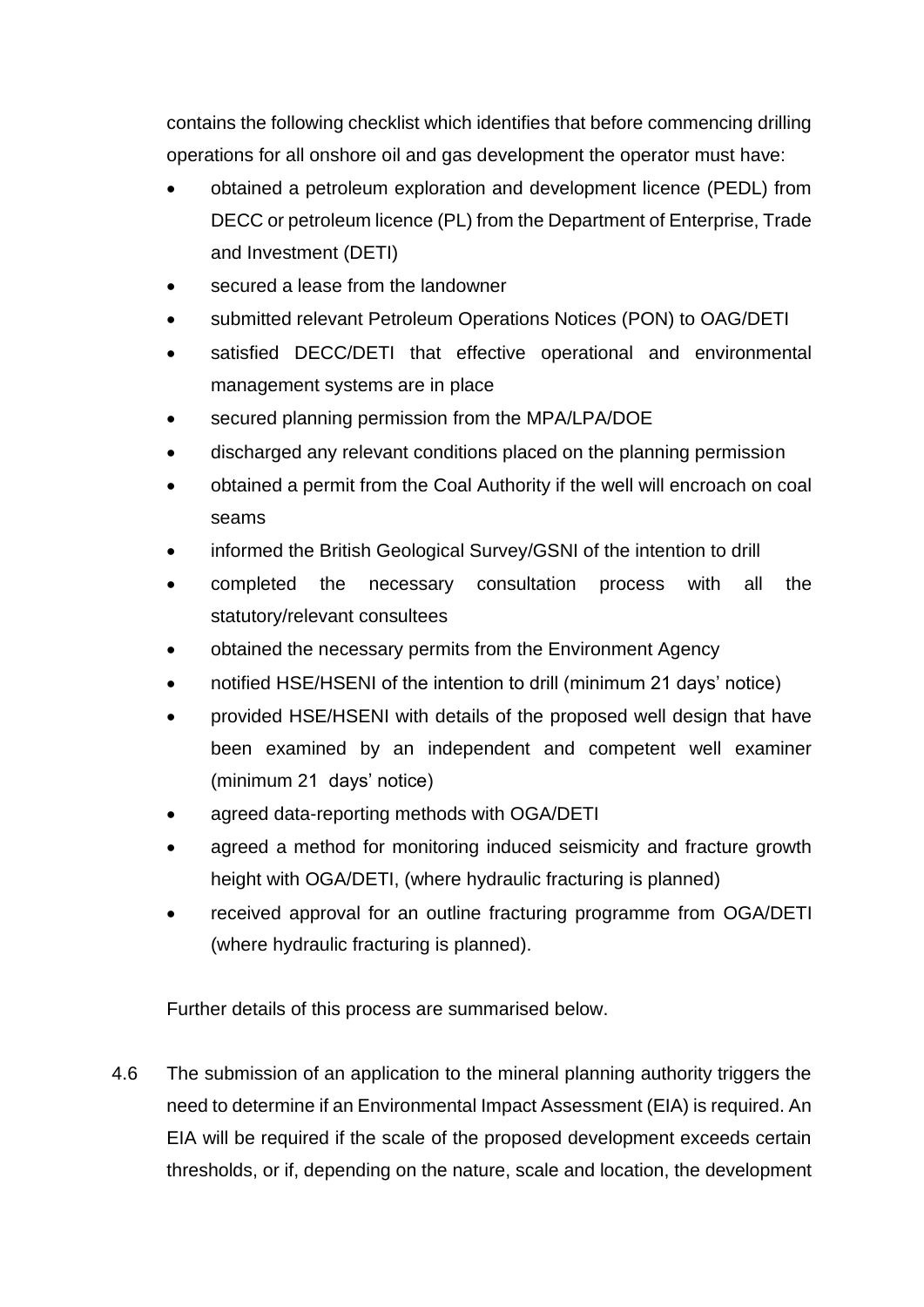may have significant environmental impacts. If an EIA is required, it must be completed by the applicant and submitted to the mineral planning authority before the authority decides on the application. Operators are encouraged to engage in pre-application discussions with the mineral planning authority where the need for an EIA and the matters to be addressed in it can be determined before an application is prepared and submitted. Government policy also encourages would-be applicants to undertake community engagement. Applicants are advised to inform local communities about their proposals and, where appropriate, amend those proposals in response to the feedback they receive.

- 4.7 Following a consultation in September 2013 and Government response in January 2014, changes were made to the system of how landowners and tenants should be notified by applicants of applications for onshore oil and gas development. The requirement to serve notice on individual owners and tenants of land on the above ground area where works are required was retained, but the requirement for owners of land beyond this area i.e. the owners of land where solely underground operations may take place, was removed. This was implemented by the Town and Country Planning (Development Management Procedure and Section 62A Applications) (England) (Amendment No.2) which came into force from 13 January 2014.
- 4.8 Once the MPA has granted planning permission to drill, and at least 21 days before drilling is planned, the Health and Safety Executive (HSE) must be notified of the well design and operation plans to ensure that major accident hazard risks to people from well and well related activities are properly controlled, and are subject to the same stringent regulation as any industrial activity. HSE regulations also require verification of the well design by an independent third party. Notification of an intention to drill has to be served to the environmental regulator under S199 of the Water Resources Act, 1991.
- 4.9 The OGA (or any successor) will then check that the other regulators have no objections before consenting drilling operations. If hydraulic fracturing is intended, the OGA will require that a fracturing plan to address the risk of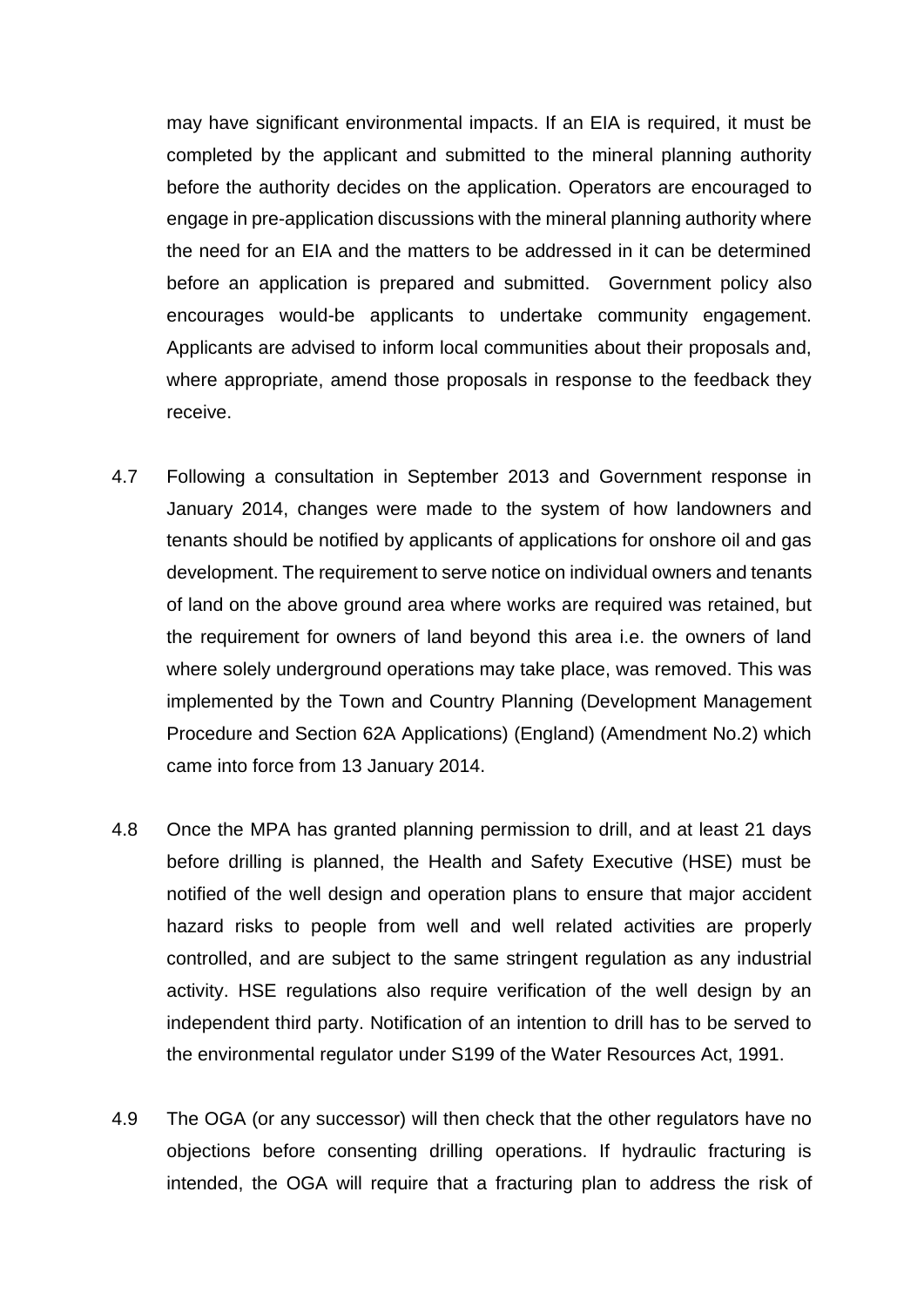induced seismicity is submitted, and will review this plan before these operations are permitted.

- 4.10 If the operator wishes to drill an appraisal well or propose to start production operations, they start again with the process described above; the landowner's consent, permissions and planning consent, which may require EIA and approval from the Environment Agency, the HSE, and finally a decision from the OGA.
- 4.11 The planning and other regulatory regimes are separate but complementary. The planning system controls the development and the use of the land in the public interest and this includes ensuring that new development is appropriate for the location taking account of the effects, including cumulative effects, of pollution on health, the natural environment, general amenity and the potential sensitivity of the area or proposed development to adverse effects from pollution (see paragraphs 185 and 188 of the NPPF). The focus is on whether the development is an acceptable use of the land, and the impacts of those uses, rather than the control of the processes involved and health and safety. The information above briefly outlines the regulatory responsibilities for these issues.
- 4.12 All planning applications have to be assessed on the individual merits of the case, taking account of national and local policy. This applies to all proposals for oil and gas extraction from both conventional and unconventional sources using traditional or new techniques. In the early part of 2013, media coverage of proposals for hydraulic fracturing for shale gas led to concerns that such developments would be dealt with by the fast-track route for nationally significant business and commercial development proposed in the Growth and Infrastructure Bill by submitting applications to the Planning Inspectorate rather than to local councils. However, on 19 July 2013 in a Ministerial Statement, Baroness Hanham confirmed that *"… responsibility for the determination of planning applications for onshore oil and gas, including for the exploration of shale gas, will be with the local authority. Decisions will therefore continue to*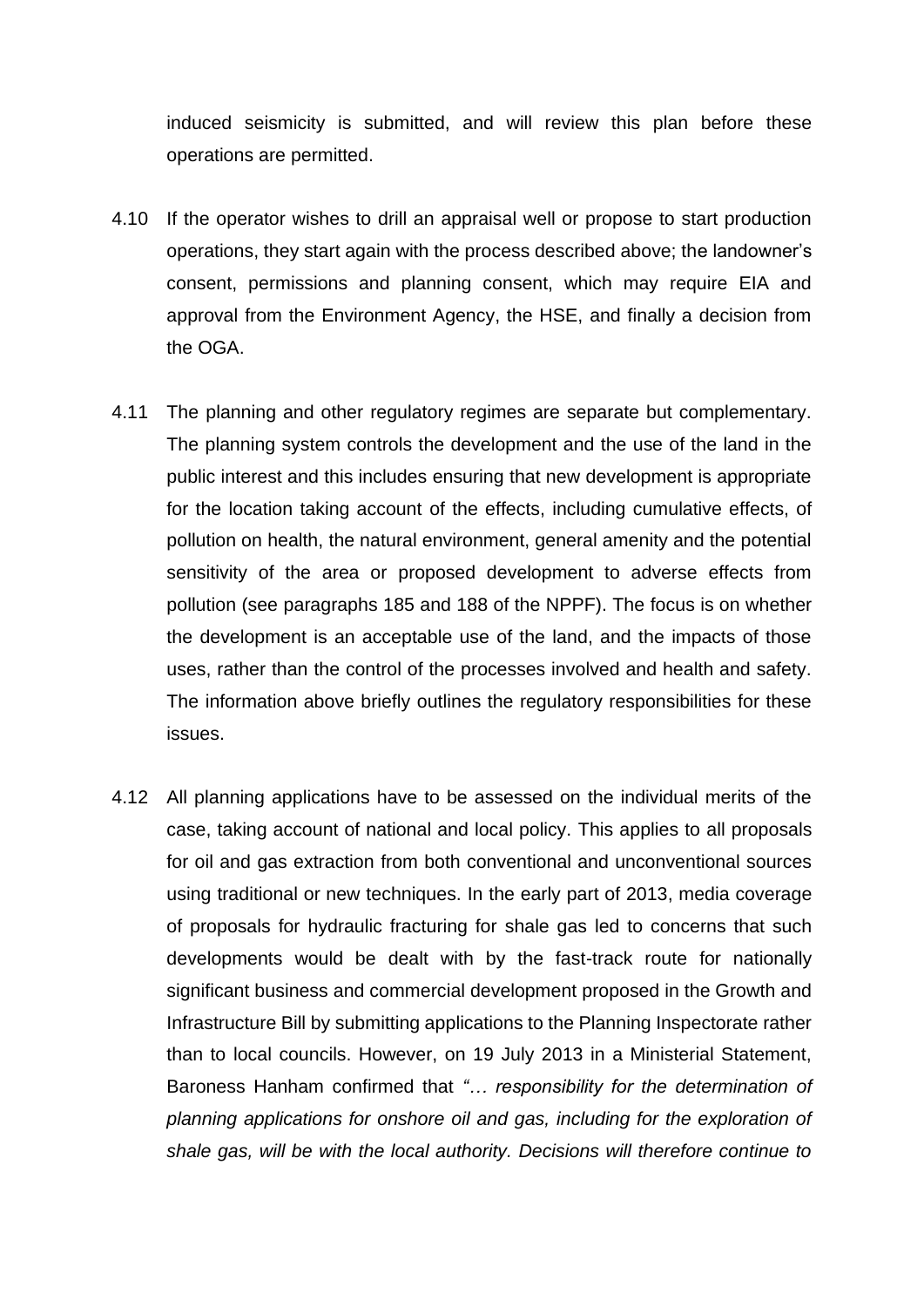*be taken in accordance with local plans and the National Planning Policy Framework."*

- 4.13 The situation changed following the publication on 13 August 2015 of a joint statement from the then Department of Energy and Climate Change (now DBEIS) and the Department for Communities and Local Government (now DLUHC) in which the new measures include:
	- The Communities Secretary actively considering calling in on a case by case basis shale planning applications and considering recovering appeals
	- Identifying councils that repeatedly fail to determine oil and gas applications within the 16 week statutory timeframe requirement (unless applicants agree to a longer period). Underperforming council's gas and oil planning applications could be determined by the Communities **Secretary**
	- Adding shale applications as a specific criterion for recovery of appeals, to ensure no application can 'fall through the cracks'
	- Ensuring planning call ins and appeals involving shale applications are prioritised by the Planning Inspectorate
	- Taking forward work on revising permitted development rights for drilling boreholes for groundwater monitoring.
- 4.14 Coverage of recent hydrocarbon operations in the press and media, especially those involving hydraulic fracturing, have focused on a number of important issues, including seismic risks and the chemical content of hydraulic fracturing fluid. PPG states that whilst these issues may be put to the mineral planning authority, the responsibility for assessment rests with other regulators. Mineral planning authorities have to assume that these other regulators will carry out their duties and responsibilities. They do not have to undertake their own assessments and should rely on the assessments of these regulators. Prior to granting planning permission, however, the mineral planning authority will need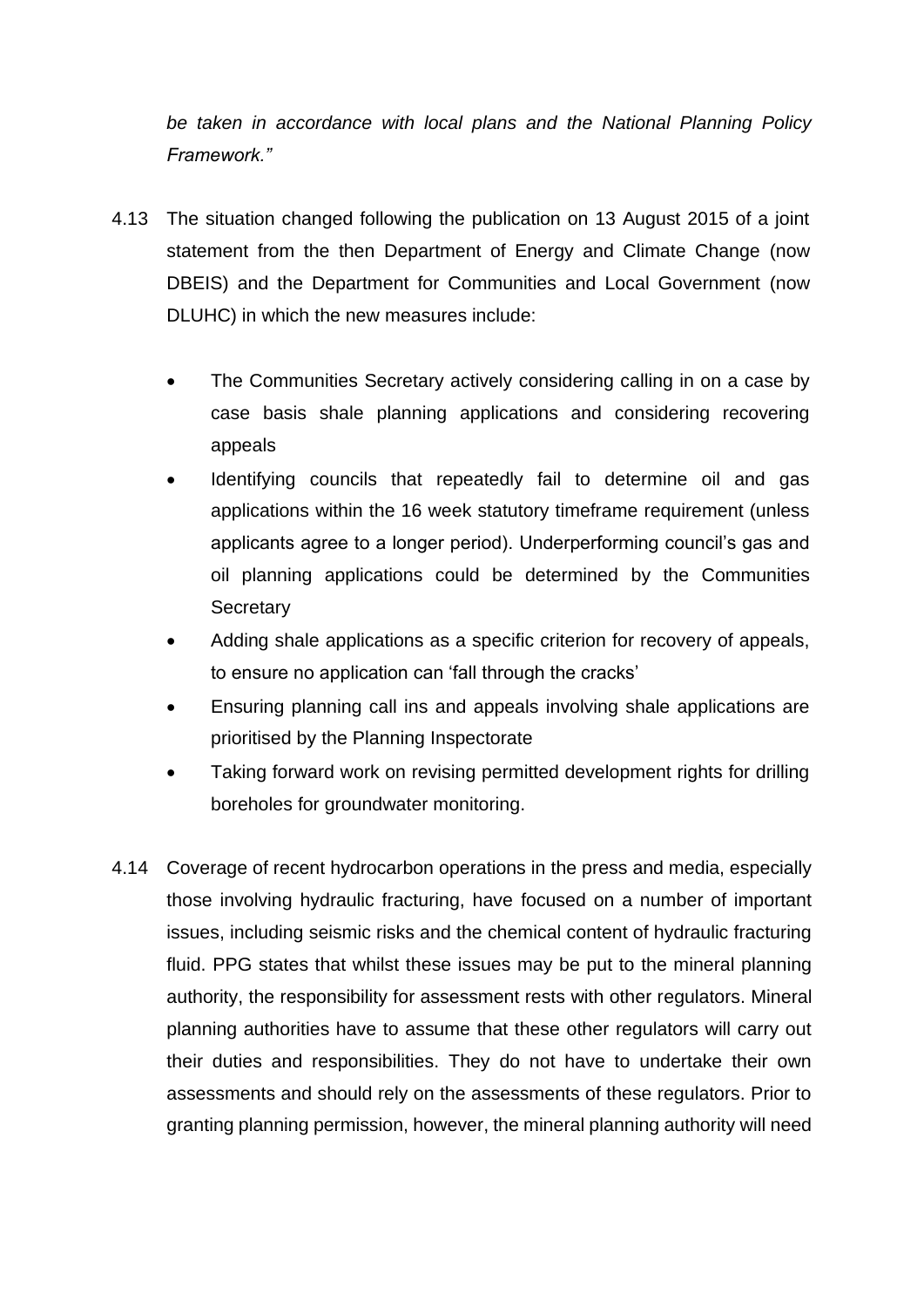to be satisfied that these issues can and will be adequately addressed by taking advice from the appropriate regulator.

## **5 Licensing of Oil and Gas Exploration and Development**

- 5.1 The Petroleum Act 1998 vests all rights and ownership of the petroleum resources (oil and gas) of Great Britain and the United Kingdom territorial waters in the Crown. The Secretary of State for Trade and Industry (DTI) (or successor) grants licences to persons that confer exclusive rights to 'search and bore for and get' these resources. The Oil and Gas Authority has a regular timetable of licencing rounds, with generally one onshore round per year. Licences are awarded to those bids promising to optimise the exploitation of the UK's petroleum resources.
- 5.2 The main objectives of the licencing regime are to secure the comprehensive exploration and appraisal of UK oil and gas resources and the economic development of discovered reserves. The rights granted by landward licences do not include any rights of access, and the onus is upon the licensee to obtain all the relevant authorisations and planning permissions from the respective authorities and landowners.
- 5.3 As a result of the long history of legislation, several types of onshore licence existed. To simplify this situation, the DTI in 1996 commenced the issue of Petroleum Exploration and Development (PEDL) Licences at the 8<sup>th</sup> Licensing Round. These carry a three-term lifetime: a six-year Initial Term allows completion of an agreed Work Programme, which is a pre-condition of entry into the five-year Second Term. Successful completion and approval of a development plan is a pre-condition of entry to the Third Term for production, which is granted for a period of 20 years, although the Secretary of State has the discretion to extend this period if production is continuing.
- 5.4 Following the announcement of a new round of licensing offers, applications are made for a PEDL over unlicensed areas (blocks) which correspond to the 10 km by 10 km Ordnance Survey grid. Many licences cover more than one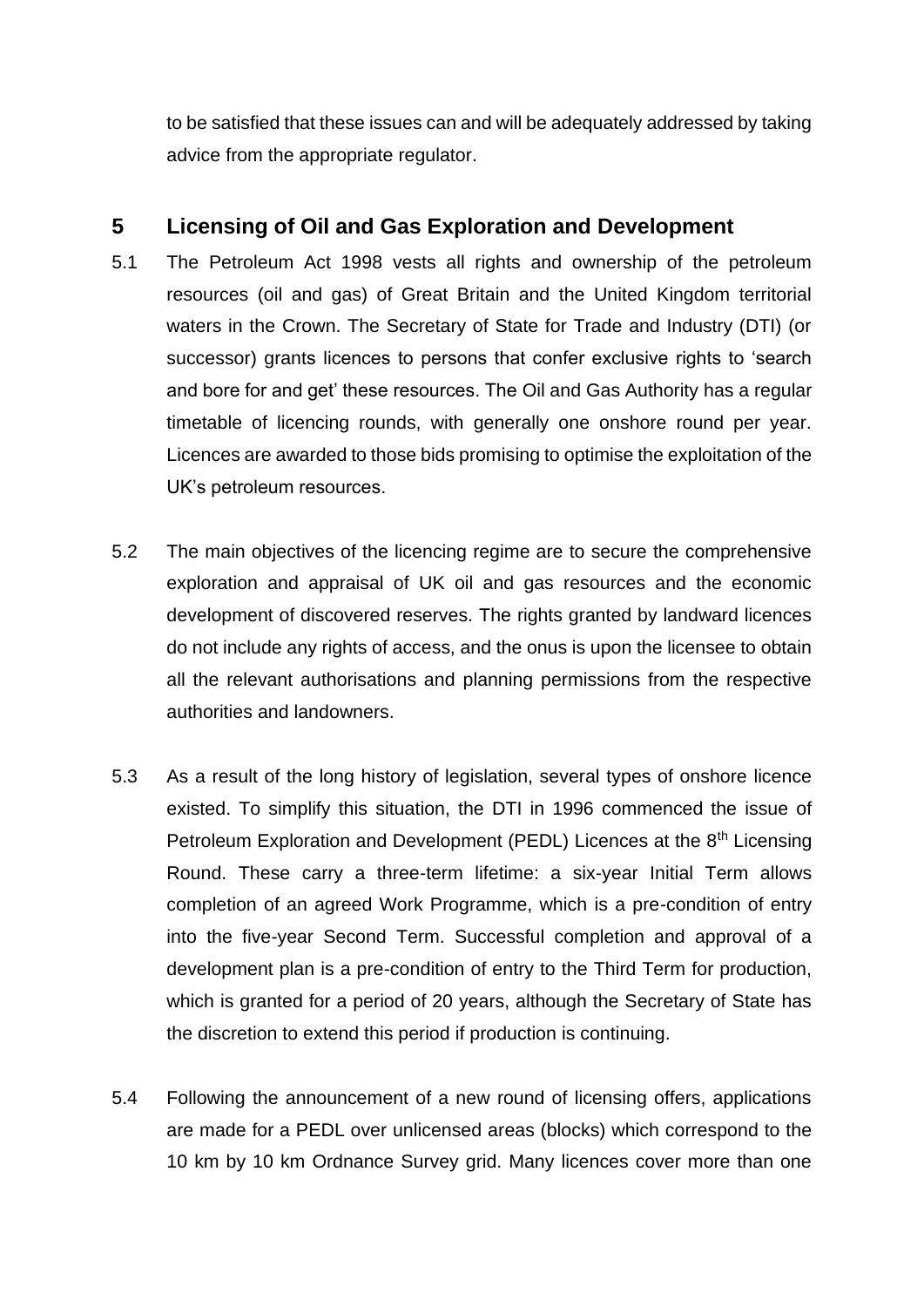block. Licensees are entitled to surrender a Licence, or part of the acreage covered by it, at any time after the Initial Term and the Work Programme have been completed, with a minimum relinquishment required at the end of the Initial Term. Details of the existing licence areas and those to be conferred under the 14<sup>th</sup> Onshore Oil and Gas Licensing Round can be obtained via the following link: [https://www.gov.uk/government/news/new-onshore-oil-and-gas-blocks-to](https://www.gov.uk/government/news/new-onshore-oil-and-gas-blocks-to-be-offered)[be-offered.](https://www.gov.uk/government/news/new-onshore-oil-and-gas-blocks-to-be-offered)

## **6 Exploration, Assessment, Working and Reclamation**

- 6.1 The production of oil and gas is subject to the same planning controls which are applicable to any other mineral development. PPG provides a comprehensive summary of the latest planning procedures relating to the winning and working of oil and gas from both conventional and unconventional sources and the interrelationship of the planning regime with other regulatory systems which have a role in the overall determination of such proposals (see Regulatory System above).
- 6.2 The three phases of all hydrocarbon extraction operations are exploration, appraisal and production. Planning permission is required for each phase, although some initial seismic work may have deemed planning consent. The provisions of the Town and Country Planning (General Permitted Development) (England) (Amendment) Order 2016 allow during a period not exceeding 28 consecutive days the drilling of boreholes for the purposes of (a) carrying out groundwater monitoring; (b) seismic monitoring or (c) locating and appraising the condition of mines, which in each case is preparatory to potential petroleum exploration. This right is subject to a number of exceptions (for example where drilling would be carried out within a National Park or protected groundwater source area) and a number of conditions (including no operations between 6pm-7am, and notification to the Environment Agency). This work can be carried out to establish baseline information on the groundwater environment without the need for planning permission, although other regulatory consents, such as a PEDL, would still be required.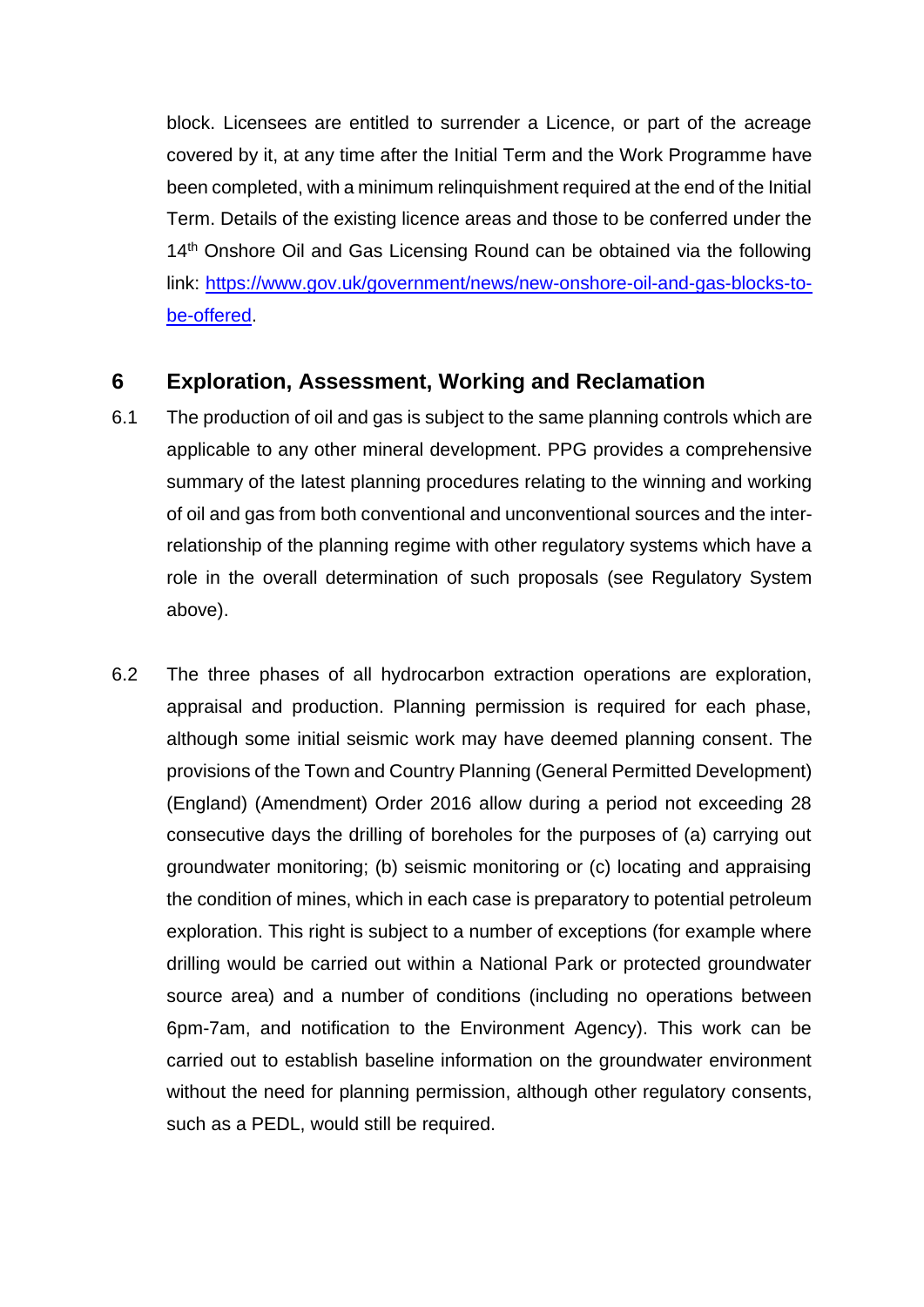#### **Exploration**

- 6.3 The exploratory phase seeks to acquire geological data to establish whether hydrocarbons are present. The main method of determining whether an area has potential traps for petroleum is seismic exploration. Seismic sections provide images of the sub surface. Once detected, a potential trap can be mapped in detail using 3-D seismic data to define its shape and thickness of petroleum-bearing parts of the reservoir. Porosity and permeability of the reservoir rock determined by direct measurements of exploration-well samples then allow the volume of oil and gas that can be recovered to be estimated.
- 6.4 Geological data can also be obtained by exploratory drilling. For onshore situations, exploratory drilling is a short-term, but intensive activity. Typically, site construction drilling and site clearance (if no further development) will take between 12 to 25 weeks. Oil drilling rigs are generally capable of drilling through several thousand metres of rock. They require a power source to rotate the drill and drive the pumps needed to circulate drilling mud (slurry) through the drill bit and well casing to cool and remove the rock cuttings while a well is drilled.

### **Appraisal**

6.5 The appraisal phase takes place following exploration when the existence of oil or gas has been proved, but the operator needs further information about the extent of the deposit or its production characteristics to establish whether it can be economically exploited. This phase can take several forms, including additional seismic work, longer-term flow tests, or the drilling of further wells. This may involve additional drilling at another site away from the exploration site or additional wells at the original exploration site.

#### **Working (extraction)**

6.6 The production phase normally involves the drilling of a number of wells. This may be wells used at the sites at the exploratory and/or appraisal stages, or from a new site. Associated equipment such as pipelines, processing facilities and temporary storage tanks are also likely to be required.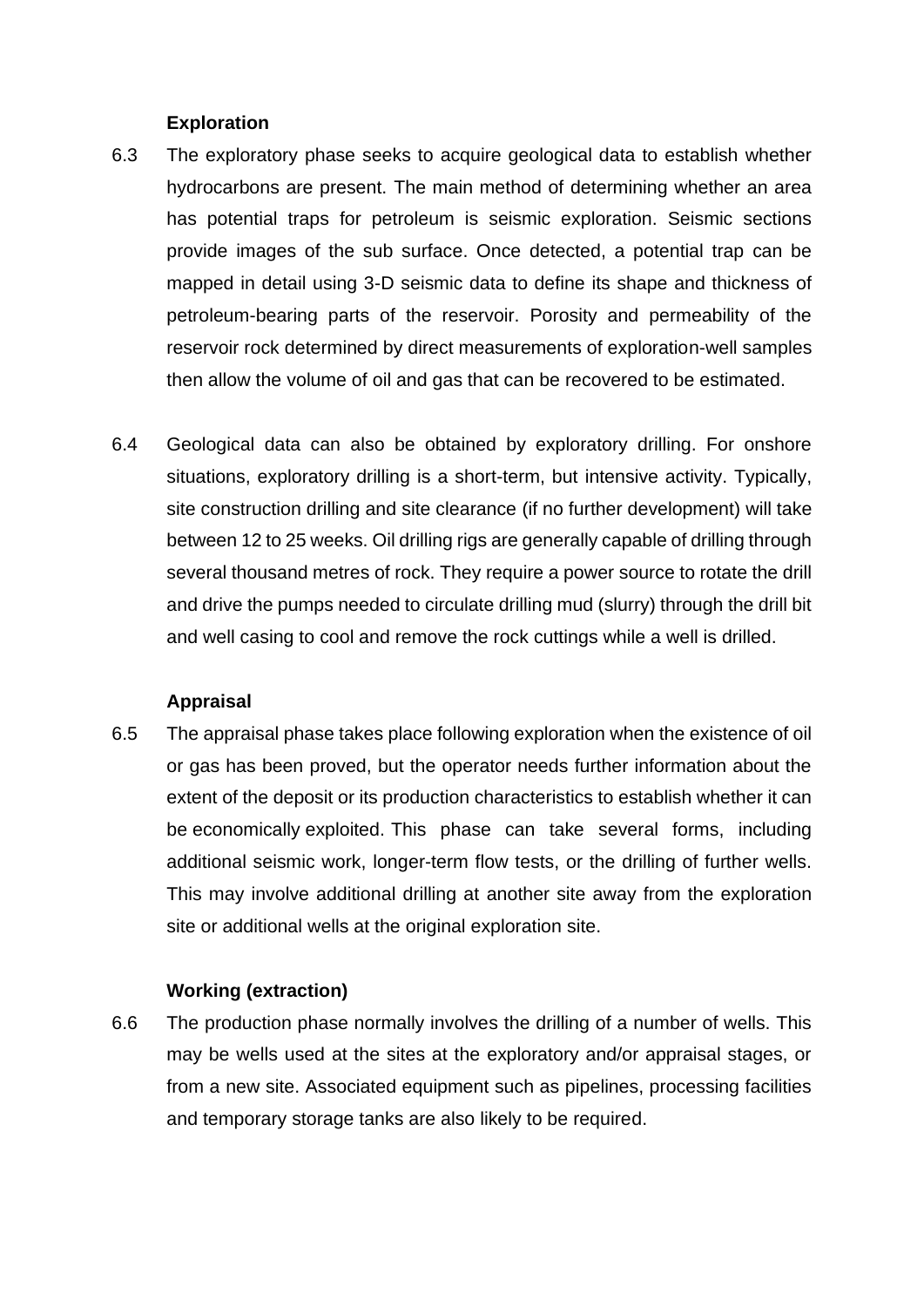- 6.7 Primary recovery of oil occurs in two stages; 1) the oil flows to the surface through natural reservoir pressure and 2) following initial flow and after the natural pressure is depleted, oil is pumped to the surface, often using the familiar beam pumping units, commonly referred to as 'nodding donkeys'. Primary recovery methods produce up to 30% of the oil present but normally this method retrieves only 10% of the oil.
- 6.8 Secondary recovery refers to simple water flood to displace and drive out remaining oil, or reservoir pressure maintenance through re-injection of natural gas often produced at the same time. Water or gas is injected as a continuous force to the reservoir formation to maintain reservoir pressures. Many oilfields now routinely inject sour gas (containing a proportion of  $H_2S$ ) back into the reservoir to enhance oil recovery. A growing option is the injection of gases such as nitrogen and CO2. These dissolve in the oil, lowering the viscosity and increasing mobility. These techniques can boost oil recovery to about 20%.
- 6.9 A third stage (Tertiary) of enhanced oil recovery may be carried out, potentially increasing the proportion extracted to 30 to 60%. This is a more expensive and utilises less conventional techniques, including thermal recovery (steam injection), chemical injection to increase the effectiveness of water flood or the use of detergents.
- 6.10 Gas is also obtained by drilling into the host rock. This is accompanied by a variety of techniques to help release the gas from the rock and to create the pressure required to drive the gas up the drill hole to the surface. One method is to re-inject dried gas fee of condensate to maintain underground pressure and allow re-evaporation and extraction of more gas. Another method is to send electric charges down the well, which affect the rock around it. After the charges are set off, a highly pressurised liquid fracking solution is sent down the well which breaks up the rocks, releasing the gas.

#### **Reclamation**

6.11 When all the reserves have been extracted the equipment has to be removed and the site has to be restored to an appropriate condition and a beneficial use.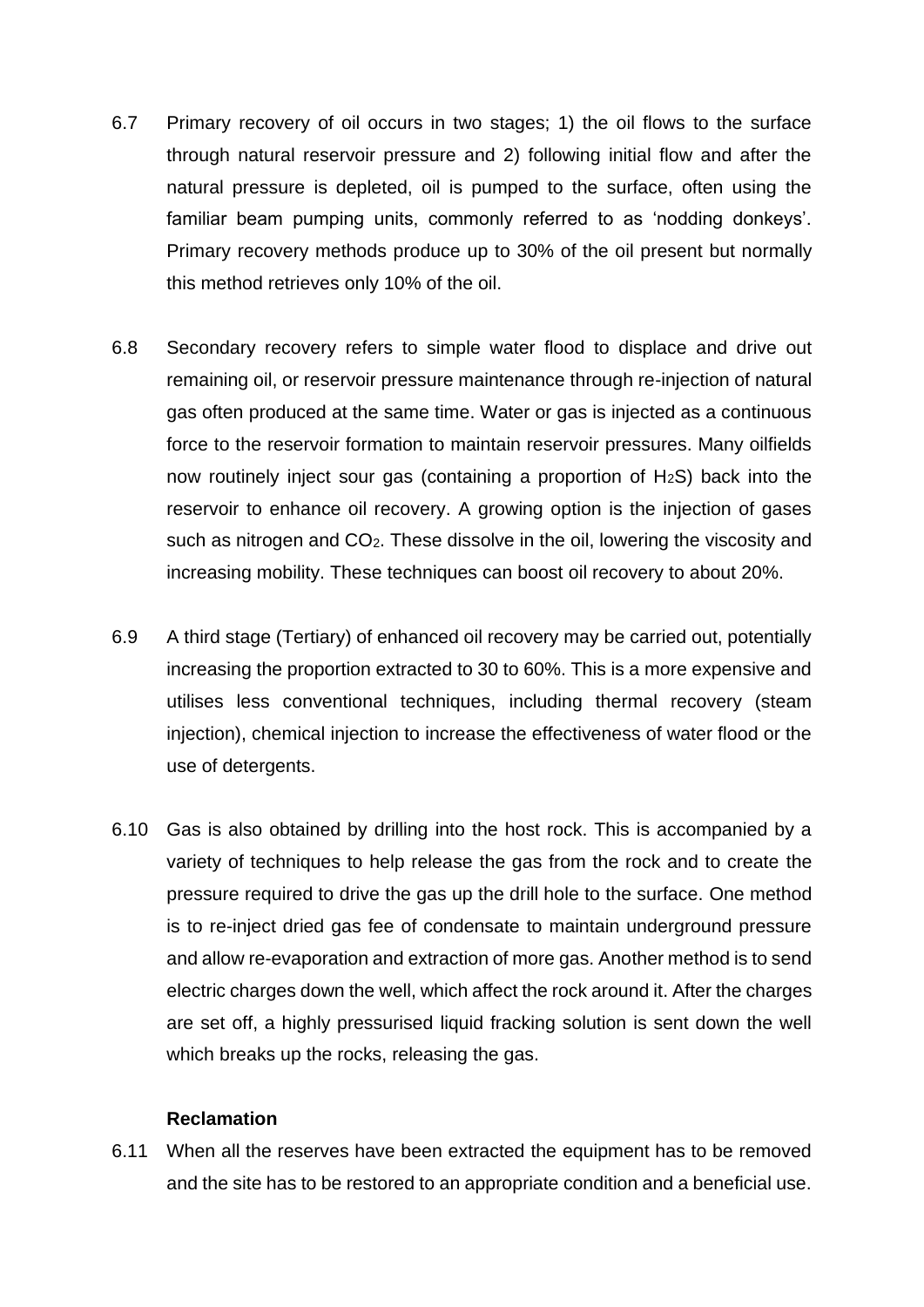The responsibility for restoration and subsequent aftercare rests with the operator and is normally a requirement of the relevant planning permission or as stipulated in a legal agreement such as a Section 106 Agreement.

6.12 The form of restoration is determined on a site-by-site basis where the original conditions and uses will be important factors. Typical restoration forms include, the creation of new habitats and biodiversity, uses for agriculture or forestry or recreational activities.

## **Processing**

- 6.13 Crude oil is essentially a mixture of hydrocarbons with varying molecular weights and differing from one another in structure and properties. These various forms are separated into groups, or fractions by a process of distillation called oil refining. The oil is first heated to a vapour, and then passed upwards through a tower containing trays at various levels. The vapours are very hot at the bottom, but become cooler as they rise, so that different fractions condense in the trays at different heights. The lighter the fraction the higher it condenses. On average, crude oil fractions, beginning with the lightest, are: dissolved gases, petroleum ether, gasoline, kerosene, gas oil, lubricating oils, fuel oils and asphalt.
- 6.14 Further breaking down of the larger heavier molecules of the heavier fractions can be achieved in a process called 'cracking', whereby these fractions are subjected to higher temperatures and pressure or a chemical catalyst. This enables the creation of high-octane blending components from low octane naphtha's (e.g. paraffins and olefins).
- 6.15 At the end of 2020, five major and one minor refineries were in operation in the UK, with a combined capacity of approximately 91 million tonnes per year<sup>14</sup> (the equivalent of 456.25 million barrels), which was somewhat higher than the country's consumption. The refineries occupy large sites strategically

<sup>14</sup> <https://knowledge.energyinst.org/search/record?id=58933>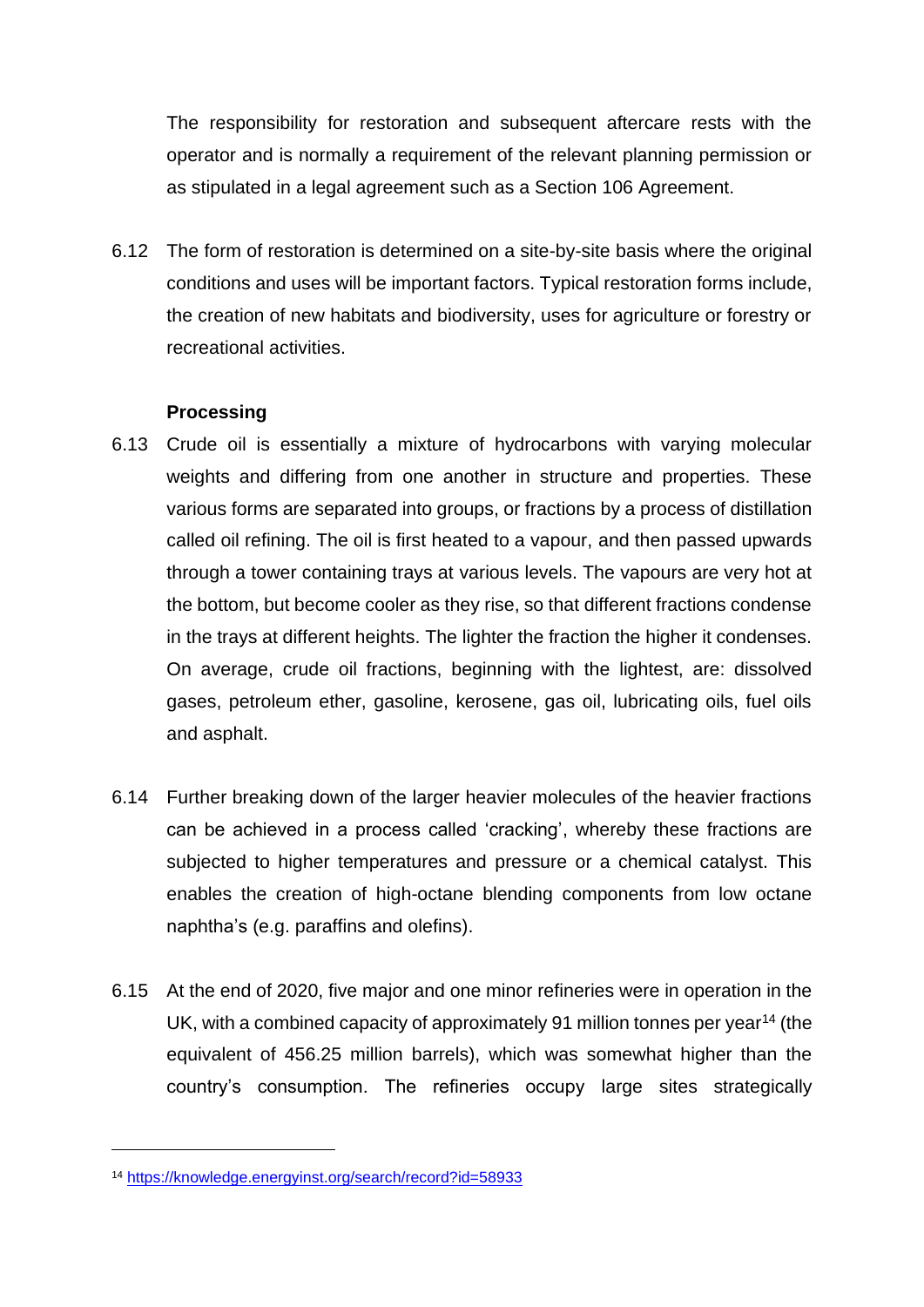distributed around the coast at sites where they can receive large oil tanker ships. The network of storage facilities is more urban based, closer to the product users.

6.16 Gas extracted from the ground normally contains some impurities which have to be removed to ensure a consistent product in a usable condition. Impurities include water and water vapour and carbon dioxide which affect the calorific value of the gas. Some natural gases (sour gas) contain hydrogen sulphide. The gas has to be processed to remove these impurities. An initial stage of processing is undertaken at the well head to remove free liquid water and gas condensate. The gas is then normally transported via a pipeline to a larger, industrial scale processing plant to remove any further impurities.

## **7 Economic, Social and Environmental Issues**

7.1 In accordance with the advice in the NPPF and PPG, the new Minerals Local Plan will address economic, social and environmental issues. All three dimensions of sustainable development will be reflected in the new Plan and, where relevant, will be taken into account in the determination of development proposals. This section concentrates on the principal environmental issues of hydrocarbon extraction that should be addressed by mineral planning authorities. In addition, it provides a summary of the main issues to be addressed by other regulators.

#### **Potential Impacts of Oil and Gas Developments**

7.2 Oil and gas developments are subject to regulatory controls in addition to those of the planning system. Some of the potential environmental impacts fall to the other regulatory bodies to administer and the planning system can only address those issues which are within the scope of planning legislation. The NPPG advises that the principal issues (potential impacts) that mineral planning authorities can and should address, bearing in mind that not all issues will be relevant at every site, to the same degree, are those which have been identified in the Local List (Local list of information requirements required to support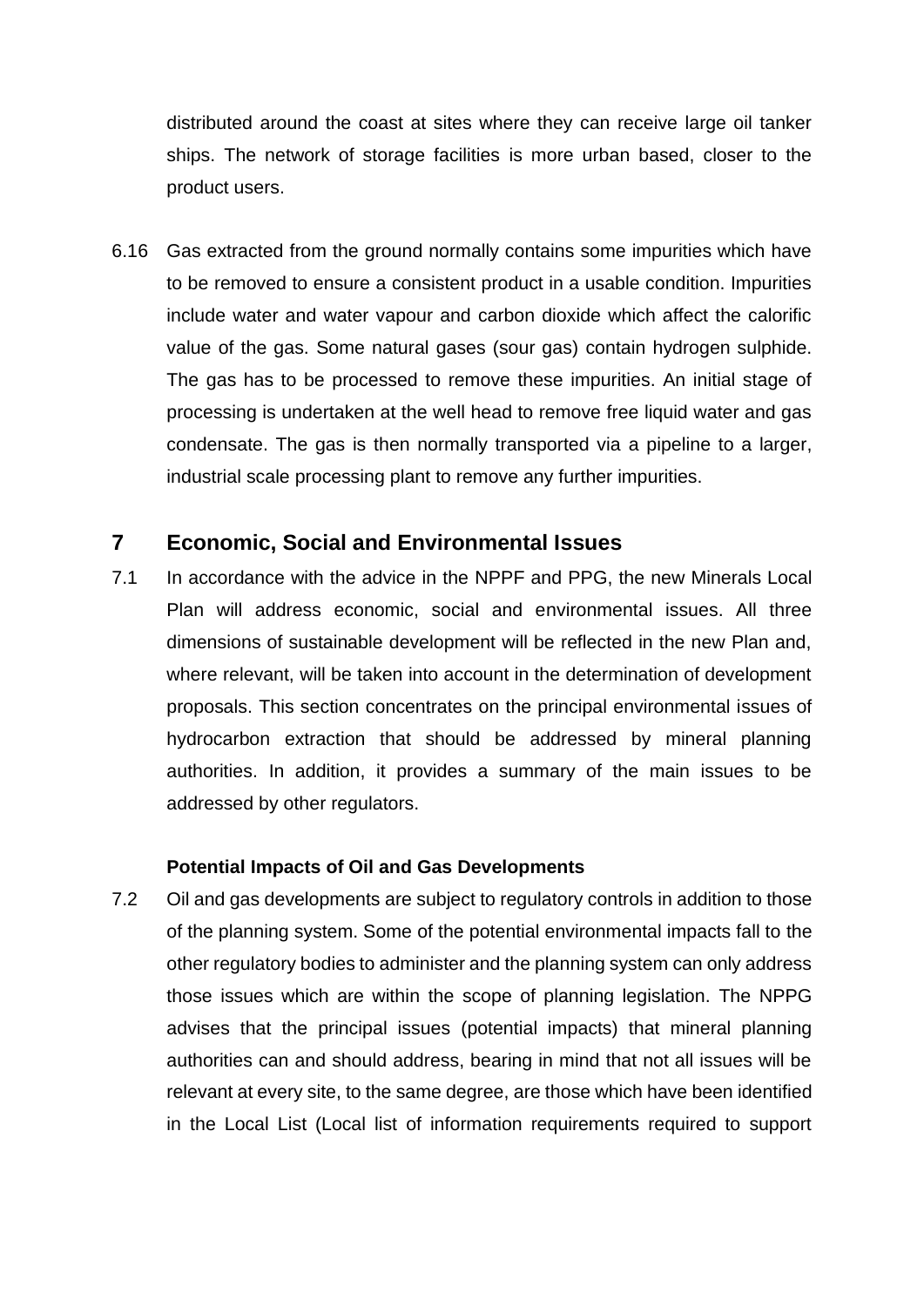planning applications). The issues identified in the Local List of Information Requirements operative in Derbyshire and Derby address the following topics:

- Noise associated with the operation.
- Dust.
- Air quality, including odour emissions.
- Lighting.
- Visual intrusion into the local setting and the wider landscape caused by the placement of any building or structure within the application site area.
- Landscape character.
- Archaeological and heritage features.
- Traffic.
- Water and water resources, including foul and surface water drainage.
- Risk of contamination to land.
- Soil resources.
- The impact on the best and most versatile agricultural land.
- Flood risk.
- Land stability/subsidence.
- Internationally, nationally or locally designated wildlife sites, protected habitats and species, and ecological networks.
- Nationally protected geological and geomorphological sites and features.
- Site restoration and aftercare.
- 7.3 Generally, the site area required to facilitate the extraction of onshore oil and gas is significantly different from other forms of mineral extraction. In most cases the site area required to accommodate the drilling equipment and the well-head, together with the limited level of ancillary facilities, is very small compared to developments for the extraction of other minerals such as limestone or sand and gravel. This may affect the scale and nature of impacts created by the respective developments. Information complied by the British Geological Survey indicates that the oil and gas developments in Derbyshire during the first part of the  $20<sup>th</sup>$  century were small scale with erratic production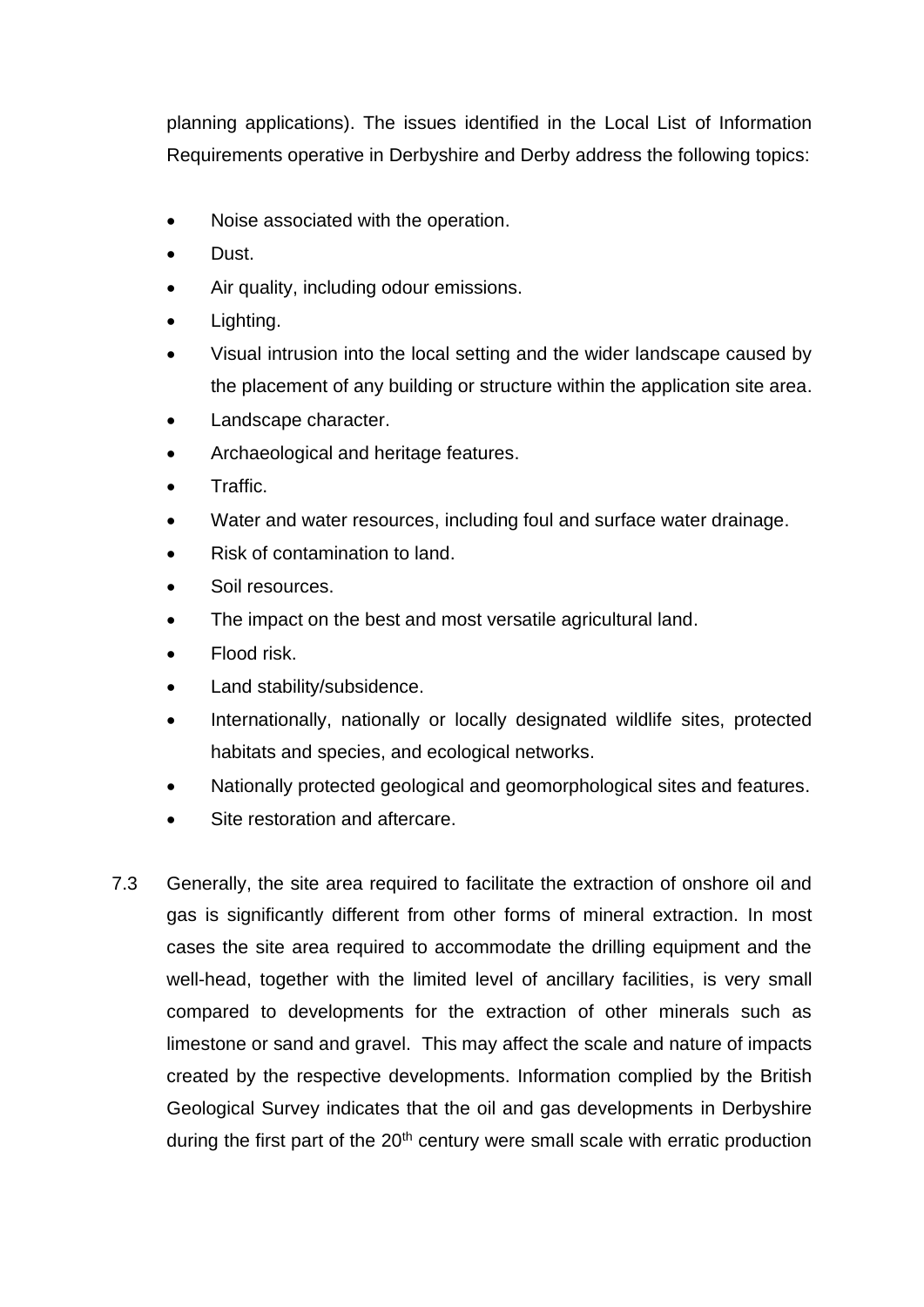records and, in some cases, short-term operations but there are no records of the impacts of these developments.

- 7.4 Irrespective of the duration of the extraction period, the drilling activities are normally a continuous operation, where drilling occurs 24 hours per day for the duration of that activity. This has the potential to generate unacceptable levels of noise, particularly at night time. Additional noise could be generated by other ancillary on-site activities and also off-site from lorry movements. Due to the small sites areas involved, the level of ground disturbance is modest compared to other mineral extraction operations and this should reduce the potential for dust emissions, although dust emissions could be an issue for some specific operations.
- 7.5 The visual impact of developments is an important consideration. The drilling equipment and well-head structures are normally several metres in height and these could be visually intrusive in sensitive or exposed locations. The choice of location for the surface operation will be influenced by the need to maximise the volume of oil and gas that can be extracted, taking account of the geological conditions between the surface and the resource, but where there is some flexibility, the final choice of site could be selected to minimise any visual intrusion. This flexibility could also be used to minimise any adverse impact on landscape, ecological or archaeological features in the area.
- 7.6 The NPPF advises that mineral extraction development proposals should be formulated to avoid or minimise any adverse impact on areas of high quality agricultural land, areas at risk of flooding and any important features of ecological value. In some cases it may not be possible to completely avoid all biodiversity interests, and in cases where the benefits of the development outweigh such adverse impacts, the replacement of such features should be an integral part of the restoration plans.
- 7.7 The NPPG indicates that other potential adverse impacts which are particularly associated with oil and gas developments are those concerning pollution risks. Pollution risks include the spillage of oil at the surface, seepage pollution from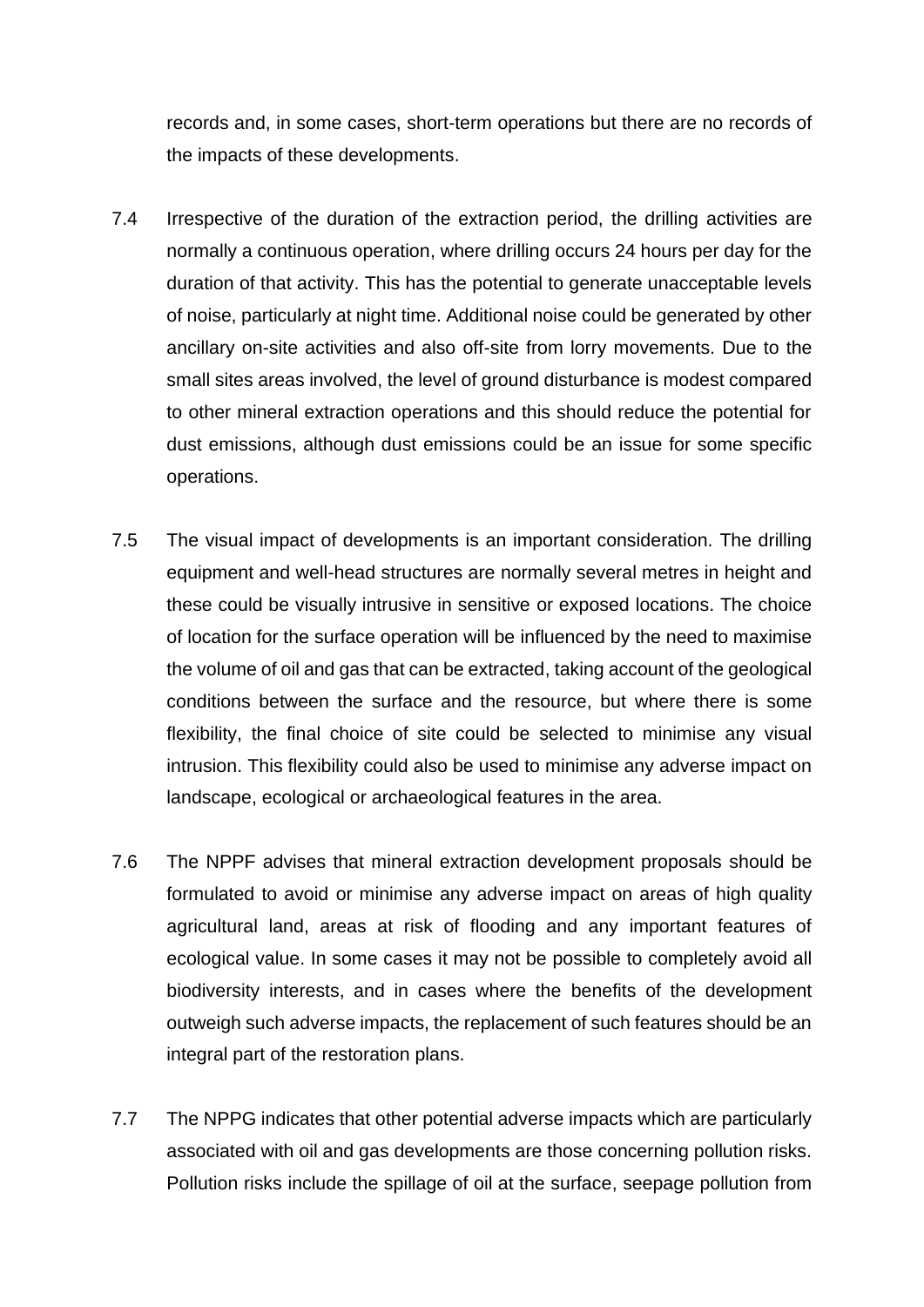below ground to the surface and the disposal of drilling mud and other drilling residues which could be contaminated. An additional issue is the potential need to dispose (probably flare) unwanted gas. The management of these issues are mainly the responsibility of other regulators but they are matters of relevance to the planning process.

#### **Issues to be Addressed by Other Regulators**

- 7.8 PPG identifies those issues which are the responsibility of other regulatory regimes and states that mineral planning authorities should assume that these regimes will operate effectively. It acknowledges that some of these issues may be relevant to minerals planning authorities in specific circumstances. For example, it refers to the Environment Agency having responsibility for ensuring that risk to groundwater is appropriately identified and mitigated but acknowledges that, where an Environmental Statement is required, mineral planning authorities can and do have a role to play in preventing pollution of the water environment from hydrocarbon extraction, principally through controlling the methods of site construction and operation, robustness of storage facilities, and in tackling surface water drainage issues.
- 7.9 It states that whilst some of these issues may be put before minerals planning authorities, they should not need to carry out their own assessment and can rely on the assessment of other regulatory bodies. However, before granting planning permission they will need to be satisfied that these issues can or will be adequately addressed by taking the advice from the relevant regulatory body. The following are some of the major issues which are the responsibility of other regulators:
	- Mitigation of seismic risks this falls to the Oil and Gas Authority and is administered through the licence consent regime.
	- Well design and construction  $-$  this falls to the Health and Safety Executive (or any successor body).
	- Well integrity during operation again HSE.
	- Operation of surface equipment on the well pad also HSE.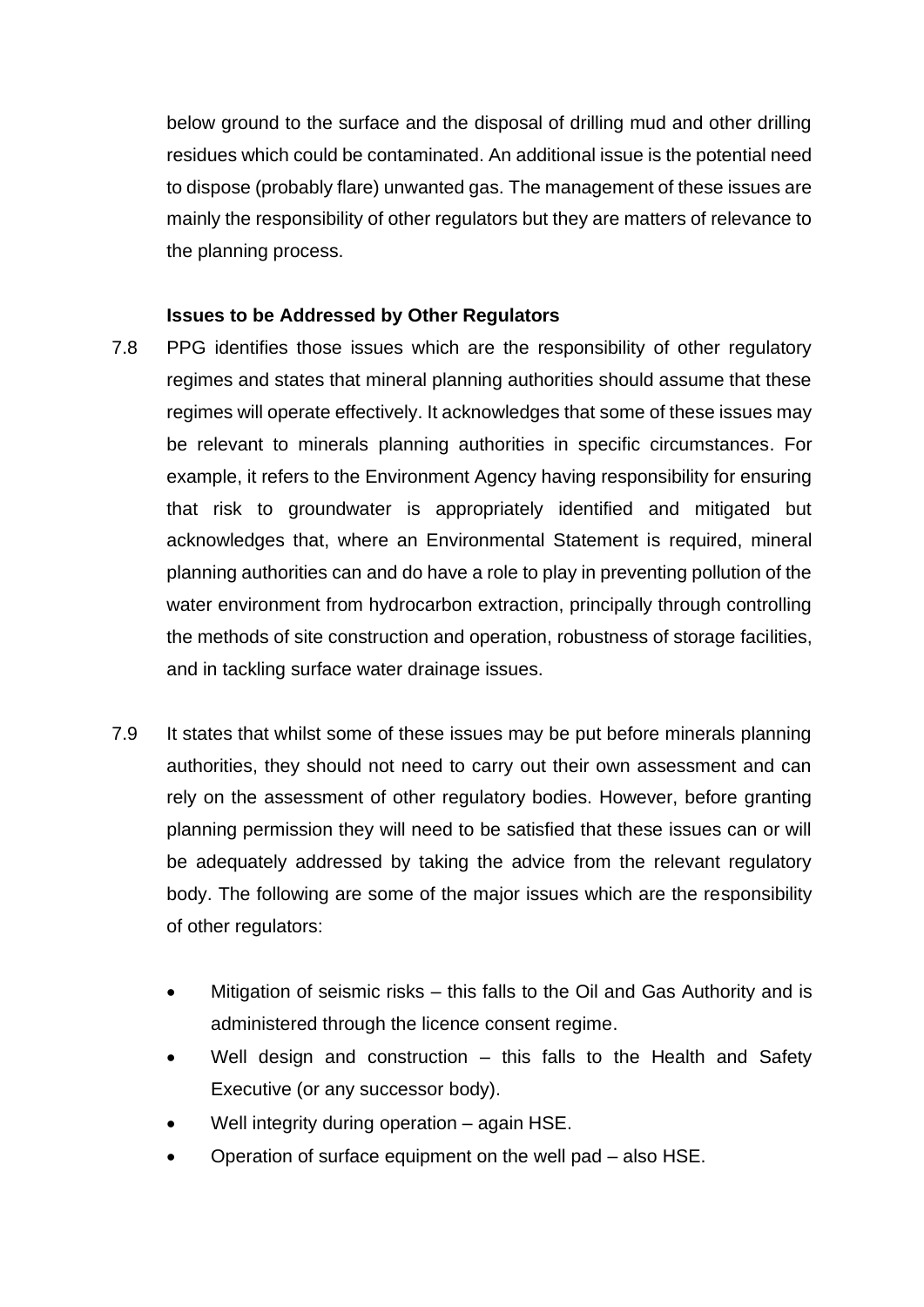- Mining waste  $-$  this falls to the Environment Agency through the environmental permit regime.
- Flaring or venting this falls to the Department of Energy and Climate Change (now OGA).
- Well decommissioning/abandonment falls to the HSE.

## **8 Production, Consumption and Reserves**

## **Global**

- 8.1 In 2020, global production of oil was approximately 88.4 million barrels of oil per day<sup>15</sup>, equivalent to some 4.4 billion tonnes over the course of the year. Proved global reserves of oil (at end of 2020) stood at some 1732 billion barrels, down 2 billion barrels from 2019<sup>16</sup>. This equates to approximately 50 years of current production.
- 8.2 In 2020, global production of gas was approximately 3.85 trillion cubic metres, down from nearly 4 trillion cubic metres in 2019<sup>17</sup>. Proved reserves of gas (at end of 2020) stood at some 188.1 trillion cubic metres; about 48.8 years of current production<sup>18</sup>.

## **National**

8.3 Prior to the first onshore oil being discovered at Hardstoft in Derbyshire in 1919, Britain had an important oil shale industry in the Midland Valley of Scotland, which was established in 1851 and continued until 1962. Peak production was during the First World War. The systematic search for onshore oil began in 1918, following concerns about supplies from overseas due to the disruption experienced during the war. Modest oil fields were discovered in a number of regions, particularly those in the East Midlands.

<sup>15</sup> <https://www.statista.com/statistics/265203/global-oil-production-since-in-barrels-per-day/>

<sup>16</sup> BP Statistical review [https://www.bp.com/en/global/corporate/energy-economics/statistical-review](https://www.bp.com/en/global/corporate/energy-economics/statistical-review-of-world-energy/oil.html)[of-world-energy/oil.html](https://www.bp.com/en/global/corporate/energy-economics/statistical-review-of-world-energy/oil.html)

<sup>17</sup> <https://www.statista.com/statistics/265344/total-global-natural-gas-production-since-1998/>

<sup>18</sup> BP Statistical Review, [https://www.bp.com/en/global/corporate/energy-economics/statistical-review](https://www.bp.com/en/global/corporate/energy-economics/statistical-review-of-world-energy/natural-gas.html.html#natural-gas-reserves)[of-world-energy/natural-gas.html.html#natural-gas-reserves](https://www.bp.com/en/global/corporate/energy-economics/statistical-review-of-world-energy/natural-gas.html.html#natural-gas-reserves)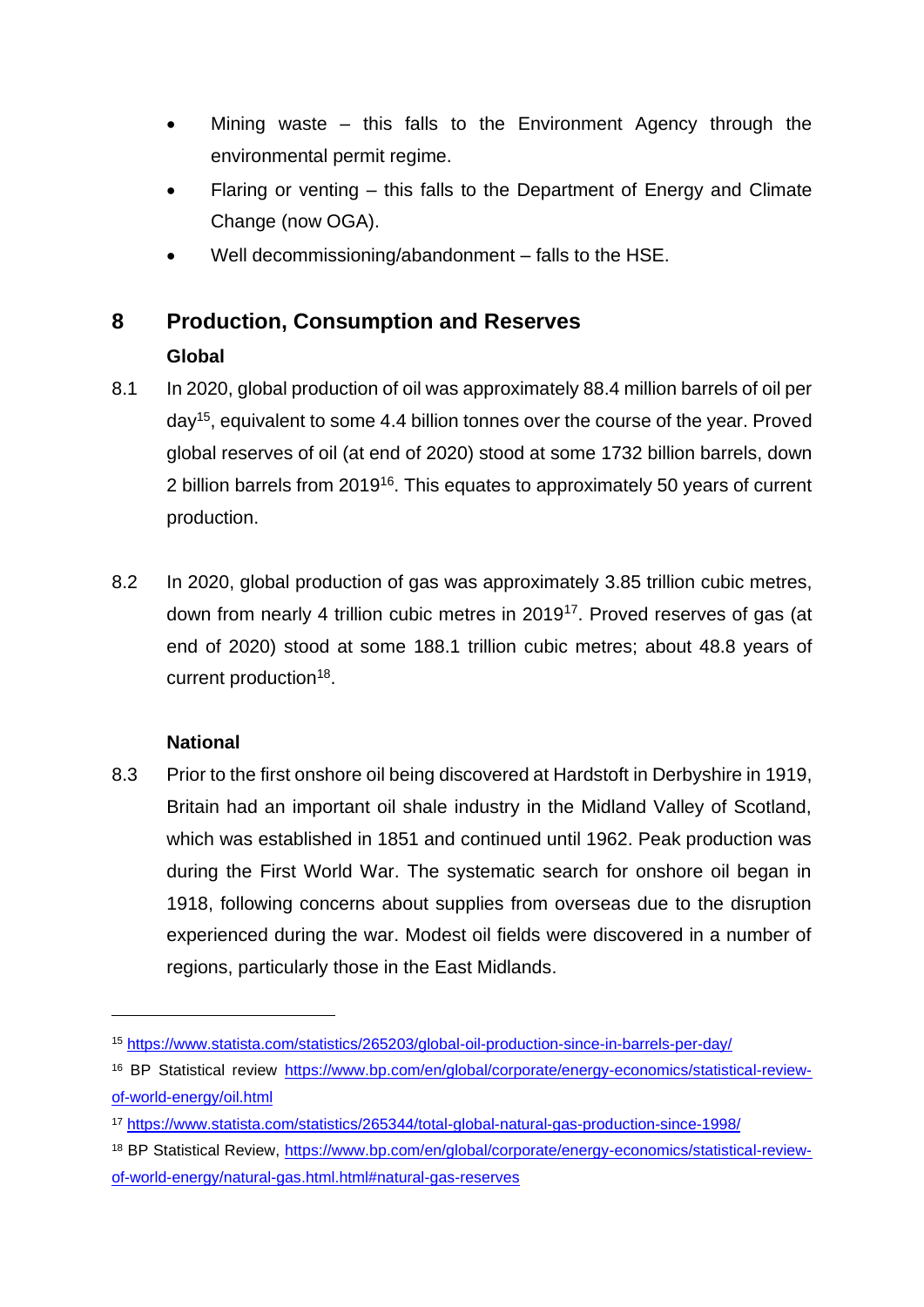- 8.4 This situation changed in the mid-1960s when significant reserves of oil and gas were discovered offshore, most notably in the North Sea. Thereafter the production of oil, gas liquids and liquid products increased markedly over the next few decades to a peak of 137 million tonnes (1027.5 million barrels) in 1999, of which crude oil production was 936 million barrels. Production has since declined to 370 million barrels a year (47.5 million tonnes in 2016).
- 8.5 Most UK oil and gas activity is concentrated offshore in the UK Continental Shelf where production has been in decline in recent years. Figures obtained from Oil and Gas UK Activity Survey 2014, indicate that production declined by 31% between 2010 and 2012, although the rate of decline itself fell in 2013 when the area produced an average of 1.43 million barrels of oil equivalent per day (boepd). Of this, 0.86 mboepd was oil/liquids and 0.57 mboepd was gas. During 2020, the UK produced just over 1 million barrels of oil per day, a decrease of 55% on 2003 production levels<sup>19</sup>. Production of natural gas for the same period amounted to 39.5 billion cubic metres. The UK remains a major gas producing country in Europe, second only to Norway<sup>20</sup> Proven UK reserves of oil and gas at the end of 2020 were estimated by OGA to be in the region of 4.4 billion boe down from an estimated 5.2 billion boe at the end of 2019<sup>21</sup>.
- 8.6 One of the most significant areas for onshore production is Dorset where initial searches were in the 1930s and the first commercial discovery was at Kimmeridge in 1959. The discovery of a significant oilfield at Wytch Farm in 1973 intensified the search for further oil throughout southern England. The extent of reserves discovered in the Wytch Farm area (including those under Poole Bay) led to it becoming the most productive onshore field in Europe, reaching output levels of 110,000 barrels per day, although this has now fallen

<sup>19</sup>[https://www.statista.com/statistics/332009/oil-production-in-the-united-kingdom-](https://www.statista.com/statistics/332009/oil-production-in-the-united-kingdom-uk/#:~:text=The%20United%20Kingdom%20produced%20just,854%20thousand%20barrels%20per%20day)

[uk/#:~:text=The%20United%20Kingdom%20produced%20just,854%20thousand%20barrels%20per%](https://www.statista.com/statistics/332009/oil-production-in-the-united-kingdom-uk/#:~:text=The%20United%20Kingdom%20produced%20just,854%20thousand%20barrels%20per%20day) [20day.](https://www.statista.com/statistics/332009/oil-production-in-the-united-kingdom-uk/#:~:text=The%20United%20Kingdom%20produced%20just,854%20thousand%20barrels%20per%20day)

<sup>20</sup> <https://www.statista.com/statistics/332211/united-kingdom-uk-natural-gas-production/>

<sup>21</sup> OGA, UK Oil and Gas Reserves and Resources (September 2021) [https://www.ogauthority.co.uk/media/7764/rr-report\\_final-22-september-2021.pdf](https://www.ogauthority.co.uk/media/7764/rr-report_final-22-september-2021.pdf)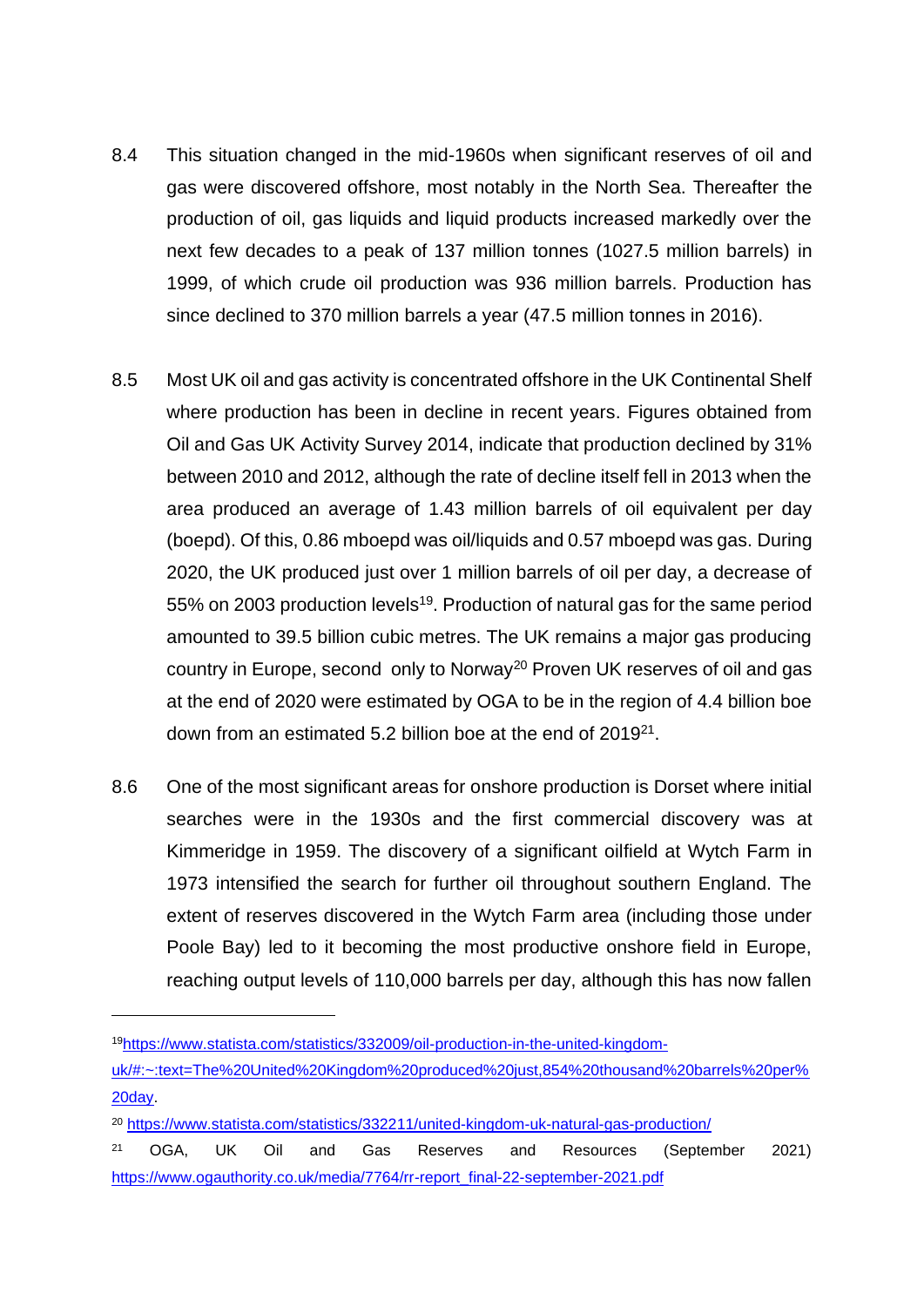to 10 – 20,000 barrels per day (Bournemouth, Dorset and Poole Minerals Core Strategy). Other major commercial onshore oilfields are found in an area between central Nottinghamshire and north-west Lincolnshire.

### **Derbyshire**

8.7 Derbyshire is of historical importance as a source of onshore oil, and to a lesser extent, gas. It was one of the first areas in Britain to be explored for oil in an attempt to shore up the nations supplies during the First World War. Oil and gas have been exploited in Derbyshire at Heath and Calow (gas), and Hardstoft, near Pilsley (oil). Recent developments have been intermittent and small-scale. The scale of resources remaining underground in Derbyshire are also very limited in national and global terms, but the need to maximise the development of indigenous sources of energy and the move towards carbon reduction means that future development proposals are likely and remain an issue for the new Minerals Local Plan to address.

## **9 Other Issues**

## **Need for Oil and Gas**

- 9.1 The UK economy is highly dependent on oil and gas as primary sources of energy. They are also of great importance to our everyday lives as the major sources of energy we use in our homes, the products we use and how we move about.
- 9.2 Whilst the contribution from renewable sources is increasing, a significant proportion of our energy needs are still met by fossil fuels. Natural gas is used to generate electricity. In 2019 the proportion of overall electricity generated in the UK with gas as the fuel was 40%, a figure substantially up from 30% in 2015<sup>22</sup>. The increased demand is predominantly due to the decline of coal in power generation. Products derived from petroleum continue to be used to satisfy the requirements of modern society. Petrol, diesel and kerosene

<sup>22</sup> DBEIS, Digest of UK Energy Statistics (DUKES) 2019 [https://assets.publishing.service.gov.uk/government/uploads/system/uploads/attachment\\_data/file/84](https://assets.publishing.service.gov.uk/government/uploads/system/uploads/attachment_data/file/840015/DUKES_2019_MASTER_COPY.pdf) [0015/DUKES\\_2019\\_MASTER\\_COPY.pdf](https://assets.publishing.service.gov.uk/government/uploads/system/uploads/attachment_data/file/840015/DUKES_2019_MASTER_COPY.pdf)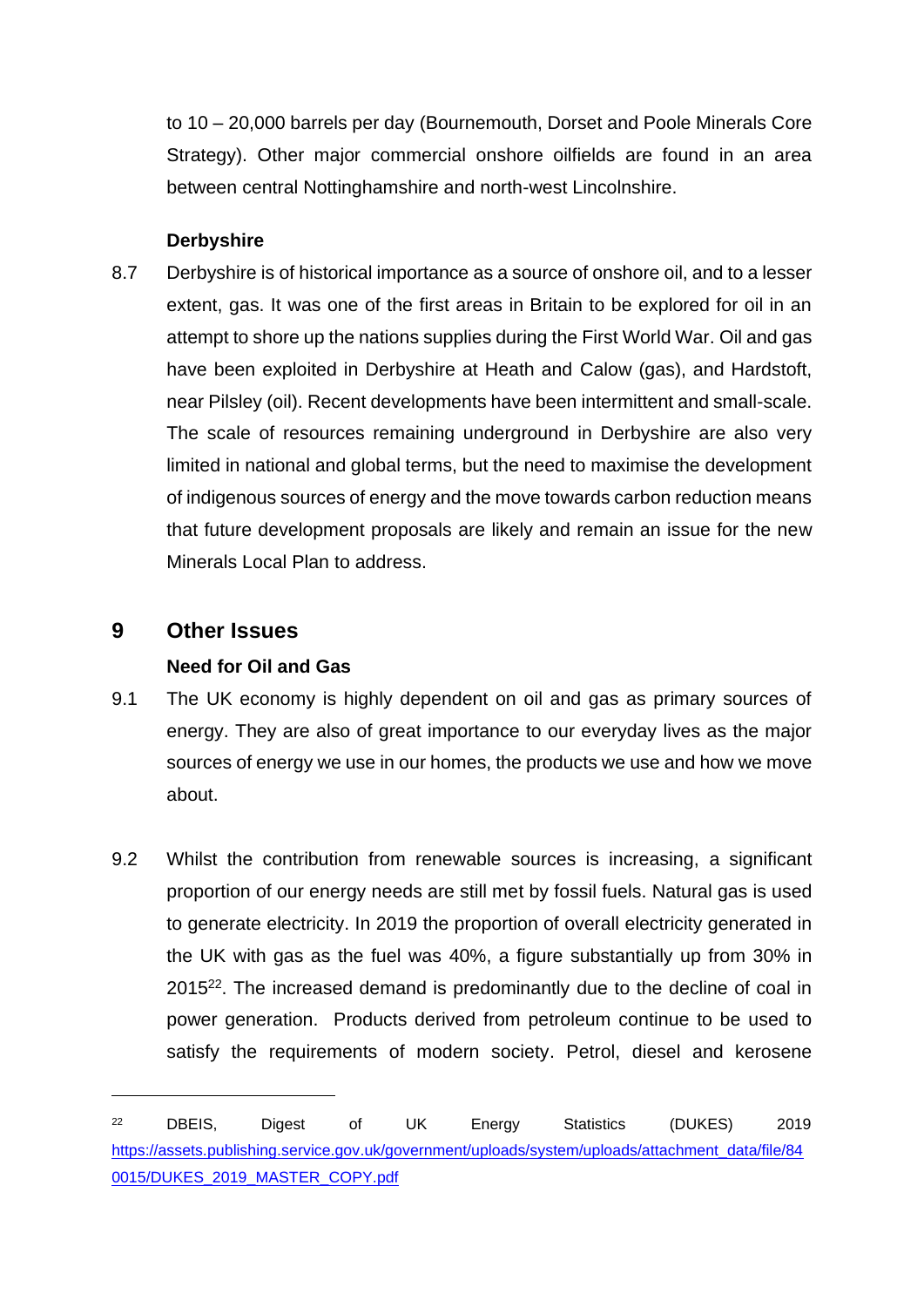obtained from oil are essential fuels for transport and for both oil and gas used for domestic heating. Many everyday products are made from the chemical processing of oil and gas, many of which may not be immediately obvious.

9.3 The discovery of oil and gas in the North Sea, combined with the supply of indigenous coal, enabled the UK to provide for its own energy needs. The supply of oil and gas from the offshore resources peaked in the late 90s but has been in steady decline since 2000. After 30 years of self-sufficiency, including a period when the UK was a net exporter of oil and gas, the country became a net importer of gas in 2004. Most of our energy requirements are increasingly reliant on imported supplies which, in 2019, were approximately 12.1 million tonnes $^{23}$  Gas and oil are now world-wide commodities and prices can fluctuate significantly and very quickly which has implications for our economic competitiveness.

### **Storage Capacity**

9.4 Whereas crude oil has to be processed before it can be used for energy production and in manufacturing, which has led to the development of a substantial storage infrastructure system, the position with gas is very different. Extracted gas requires comparatively little processing and treatment prior to use and has been supplied in a more direct manner from the offshore extraction facilities. As a result the volume of gas stored onshore is very limited, with a supply of only nine terawatt hours<sup>24</sup>. This makes the industry particularly vulnerable to fluctuations in the scale and price of imported supplies.

### **Alternatives to Oil and Gas**

9.5 Part of our current energy requirements are met from alternatives to oil and gas and the contribution from these sources is likely to become an increasingly

<sup>23</sup> DBEIS, Digest of UK Energy Statistics (DUKES) 2019 [https://assets.publishing.service.gov.uk/government/uploads/system/uploads/attachment\\_data/file/10](https://assets.publishing.service.gov.uk/government/uploads/system/uploads/attachment_data/file/1006903/DUKES_2021_Chapter_3_Oil_and_oil_products.pdf) [06903/DUKES\\_2021\\_Chapter\\_3\\_Oil\\_and\\_oil\\_products.pdf](https://assets.publishing.service.gov.uk/government/uploads/system/uploads/attachment_data/file/1006903/DUKES_2021_Chapter_3_Oil_and_oil_products.pdf)

<sup>24</sup> [https://www.newstatesman.com/chart-of-the-day/2021/09/how-the-uks-low-gas-storage-capacity](https://www.newstatesman.com/chart-of-the-day/2021/09/how-the-uks-low-gas-storage-capacity-leaves-it-vulnerable)[leaves-it-vulnerable](https://www.newstatesman.com/chart-of-the-day/2021/09/how-the-uks-low-gas-storage-capacity-leaves-it-vulnerable)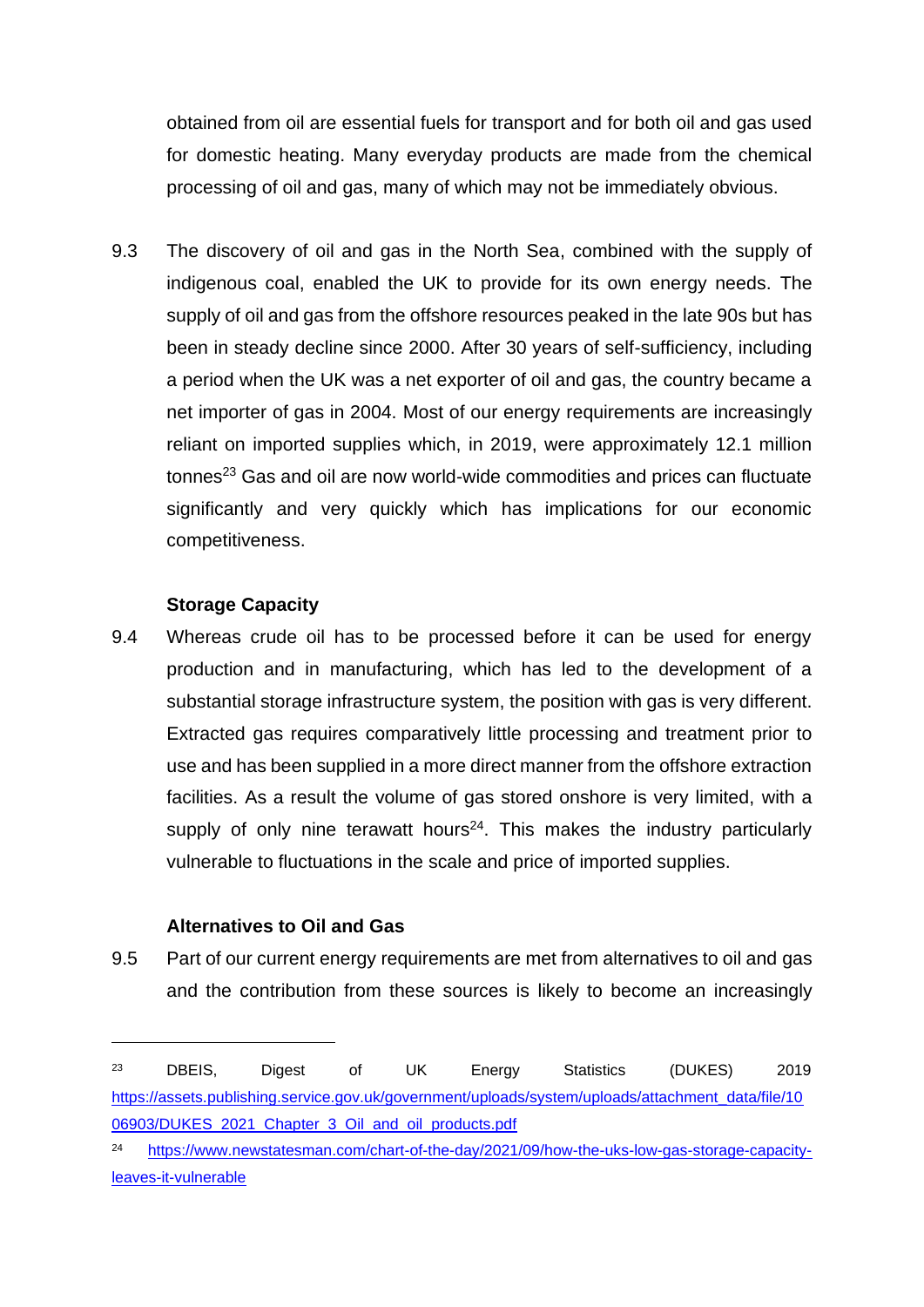important issue in the overall debate about our future energy policy. Other fossil and non-fossil fuel sources of electricity generation include coal, nuclear power and renewable energy sources such as hydroelectricity and wind power. The long-term availability of coal, the ability to increase our supplies from renewable sources and the respective benefits and environmental impacts of all these forms of energy production will be elements of that debate.

- 9.6 Natural gas is a favoured fuel for electricity production because it has a lower sulphur content compared to coal and produces lower carbon dioxide emissions per unit of electricity produced. New technologies and ways of generating electricity from renewable sources are being advanced but as yet these facilities do not have the capacity to meet our energy demands. Oil and gas are finite resources but as a result of the complexity of the current energy infrastructure and the long lead-in time for replacements, it is inevitable that they will continue to form a major part of our energy supplies for the foreseeable future. The security and price of these resources are therefore very important aspects in the formulation of the national energy policy.
- 9.7 Alternative fossil fuels, sometimes known as unconventional hydrocarbons, may present a viable, if only partial alternative to conventional fuels. Information concerning these fuels is presented in the background papers set out in paragraph 1.4 above. In summary the alternatives fall into three distinct types. The first is methane from coals, including gas recovered from active and abandoned mines, as well as methane recovered from undisturbed coal seams (known as coal bed methane). The second is shale gas, which is a natural gas recovered from mudrocks and shales. The third source of gas involves combustion of underground coal seams in situ to produce synthetic gas known as 'syngas'. This process is commonly known as underground coal gasification. Information about the scale of these resources and how much will prove to be commercially recoverable is increasing but remains limited at present.

#### **Transportation**

9.8 Oil is generally pumped to the surface for short-term storage prior to it being transported via lorry, rail or possibly by pipeline. In some places oil produced at